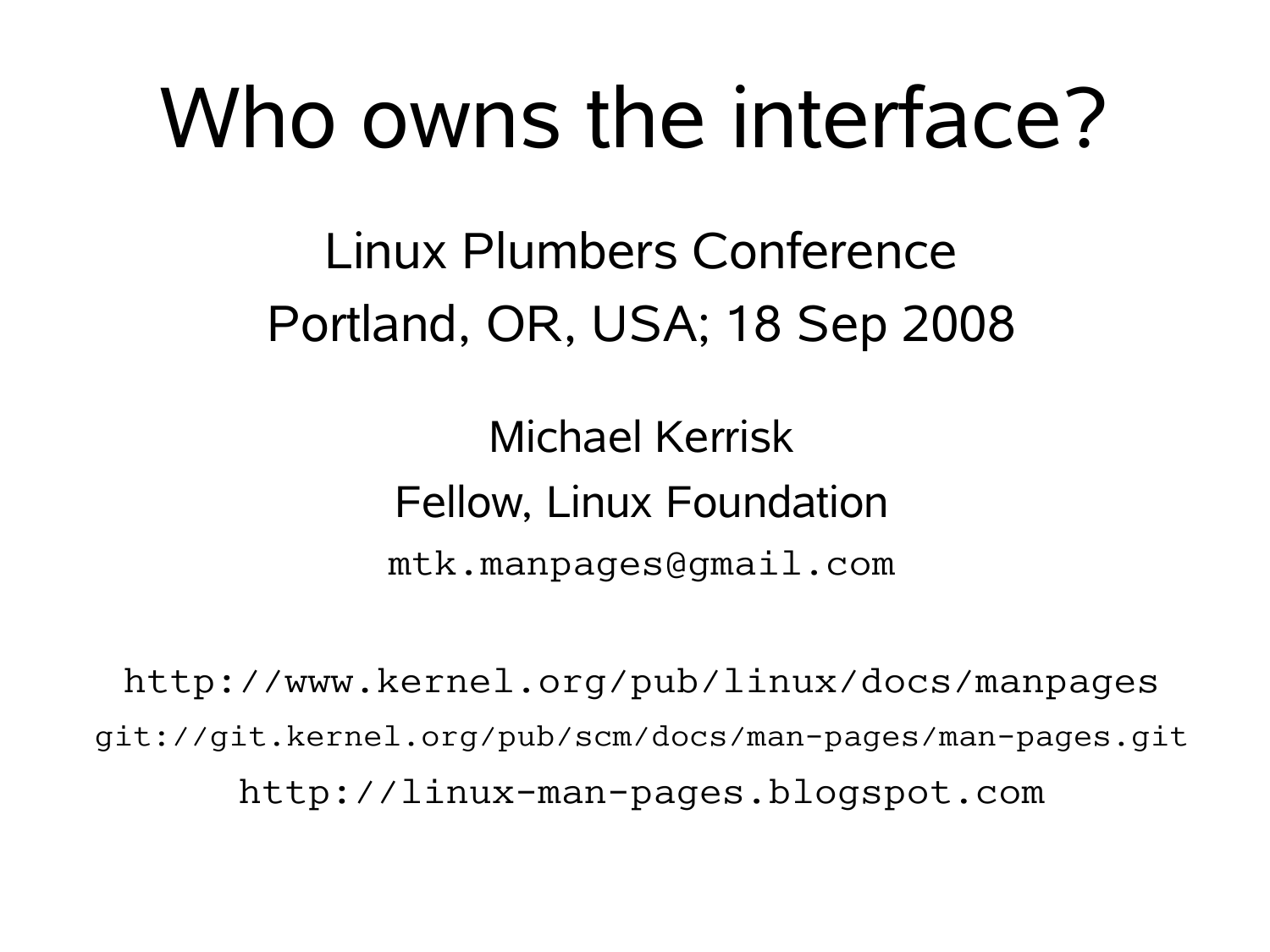#### Overview

- What does it mean to own the interface?
- Who could claim to own the interface?
- Arguments for (*pros*) and against (*cons*) each claim
- Problems resulting from the Linux ownership model
- Conclusion/Discussion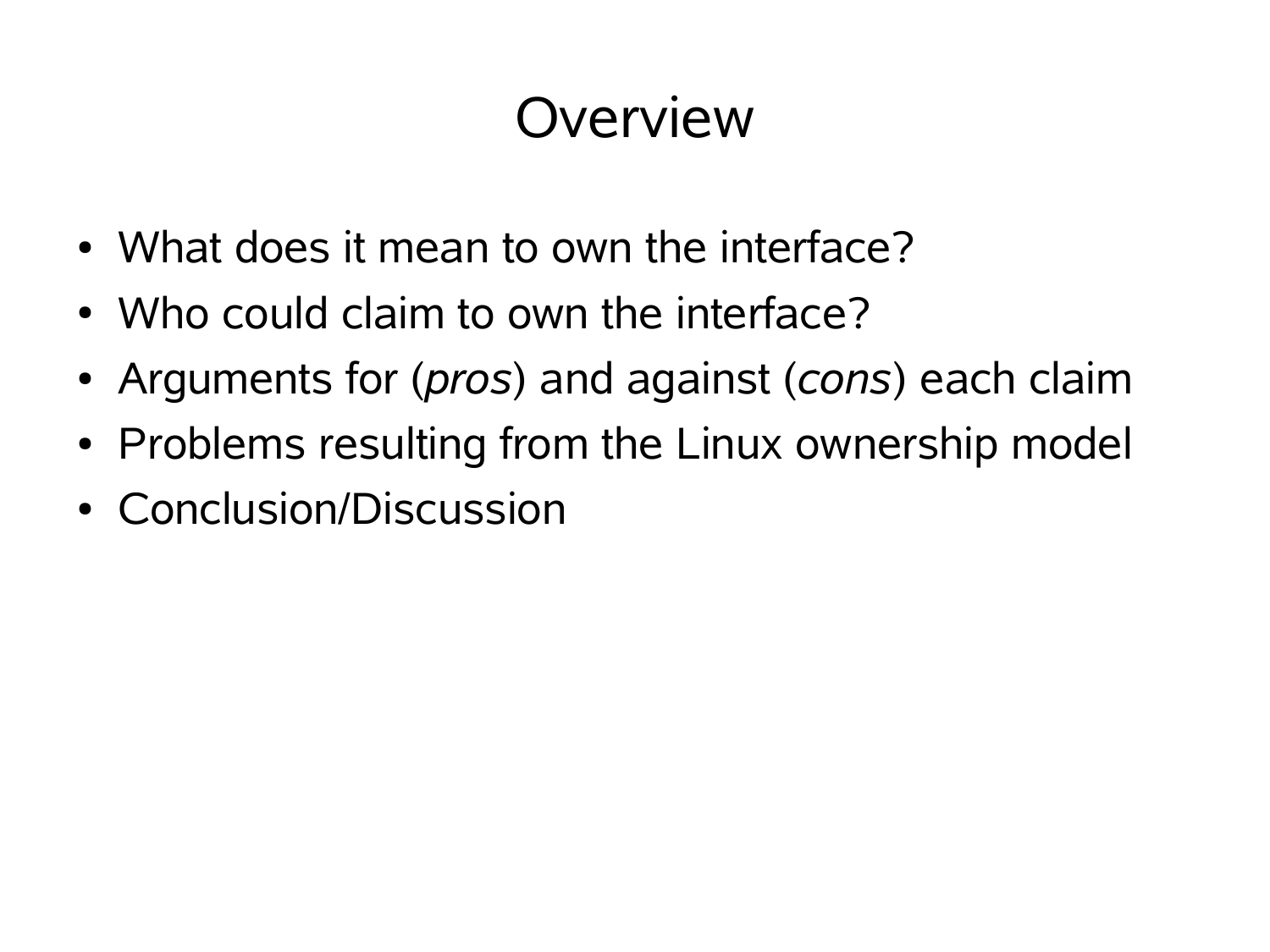## What does it mean to "own the interface"?

- Who determines what gets included in the interface, and what doesn't?
- How is "in the interface" even defined?
	- By the implementation (code below the interface)?
	- By the use cases (code above the interface)?
	- By a specification?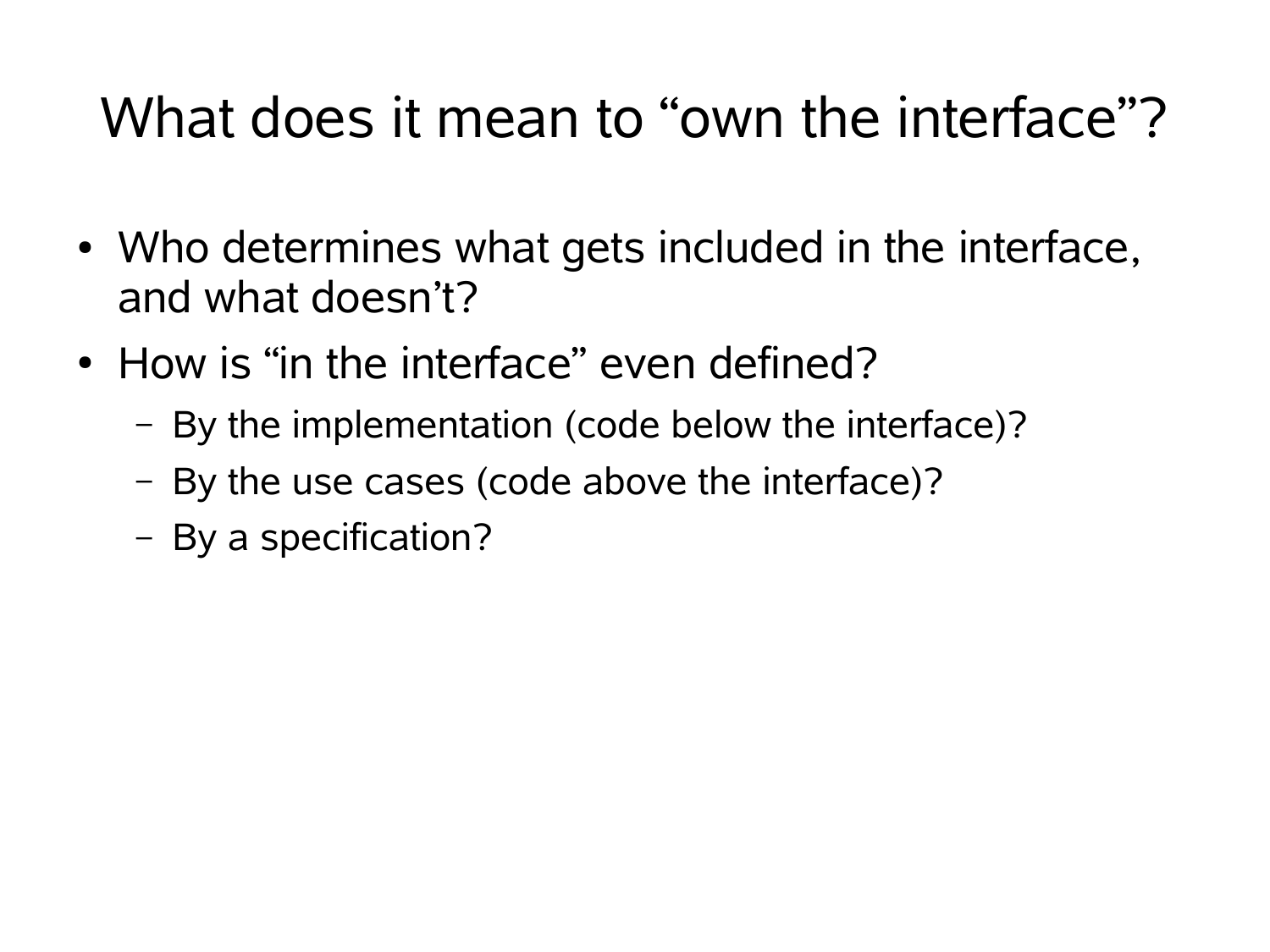## Traditional Interface Ownership Model

- (Strong) degree of centralization
- Interface owned by vendor
	- e.g., AT&T's SVID
- Or by a standards body

– e.g., POSIX.1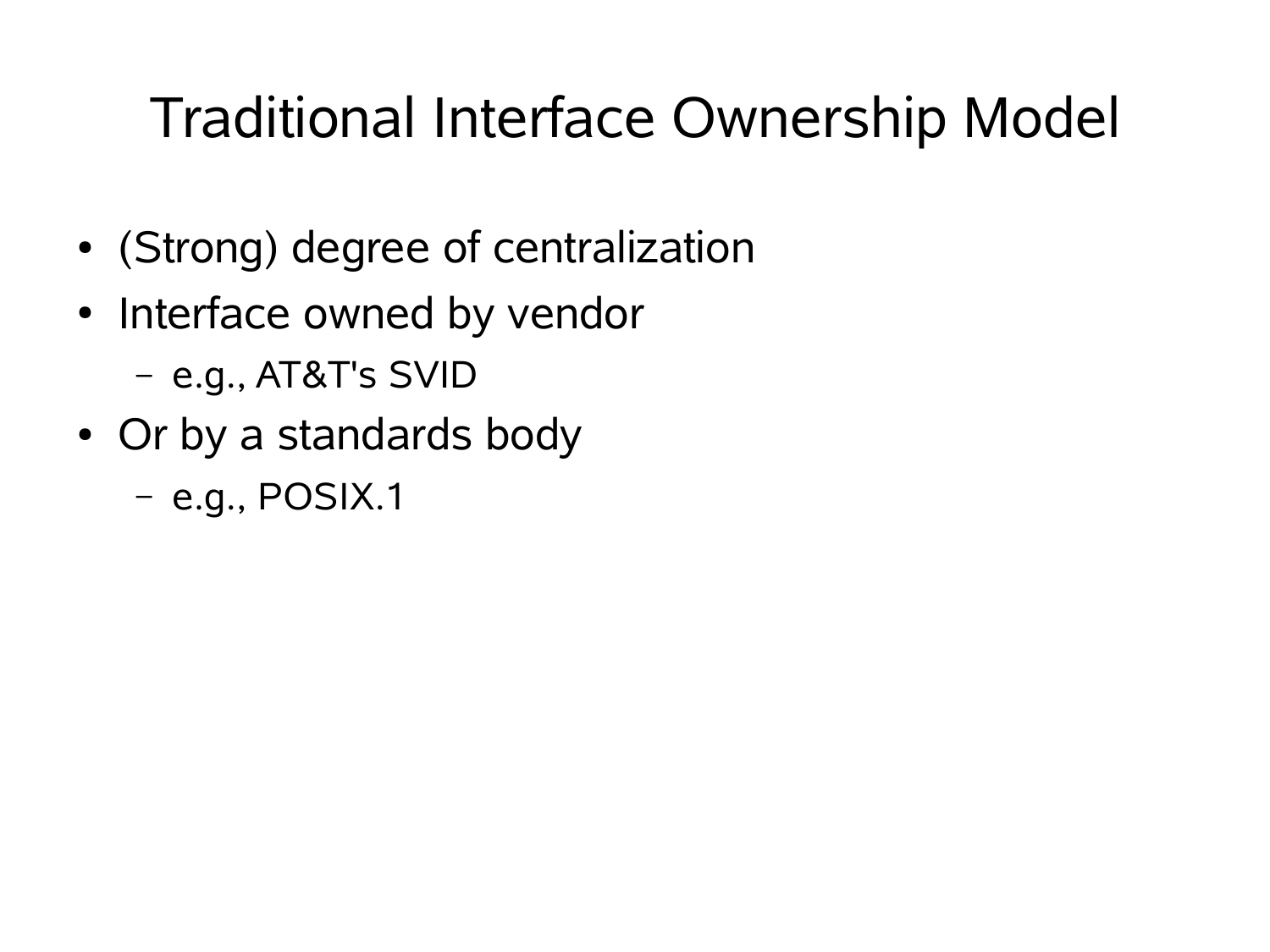# But, who does own the Linux interface?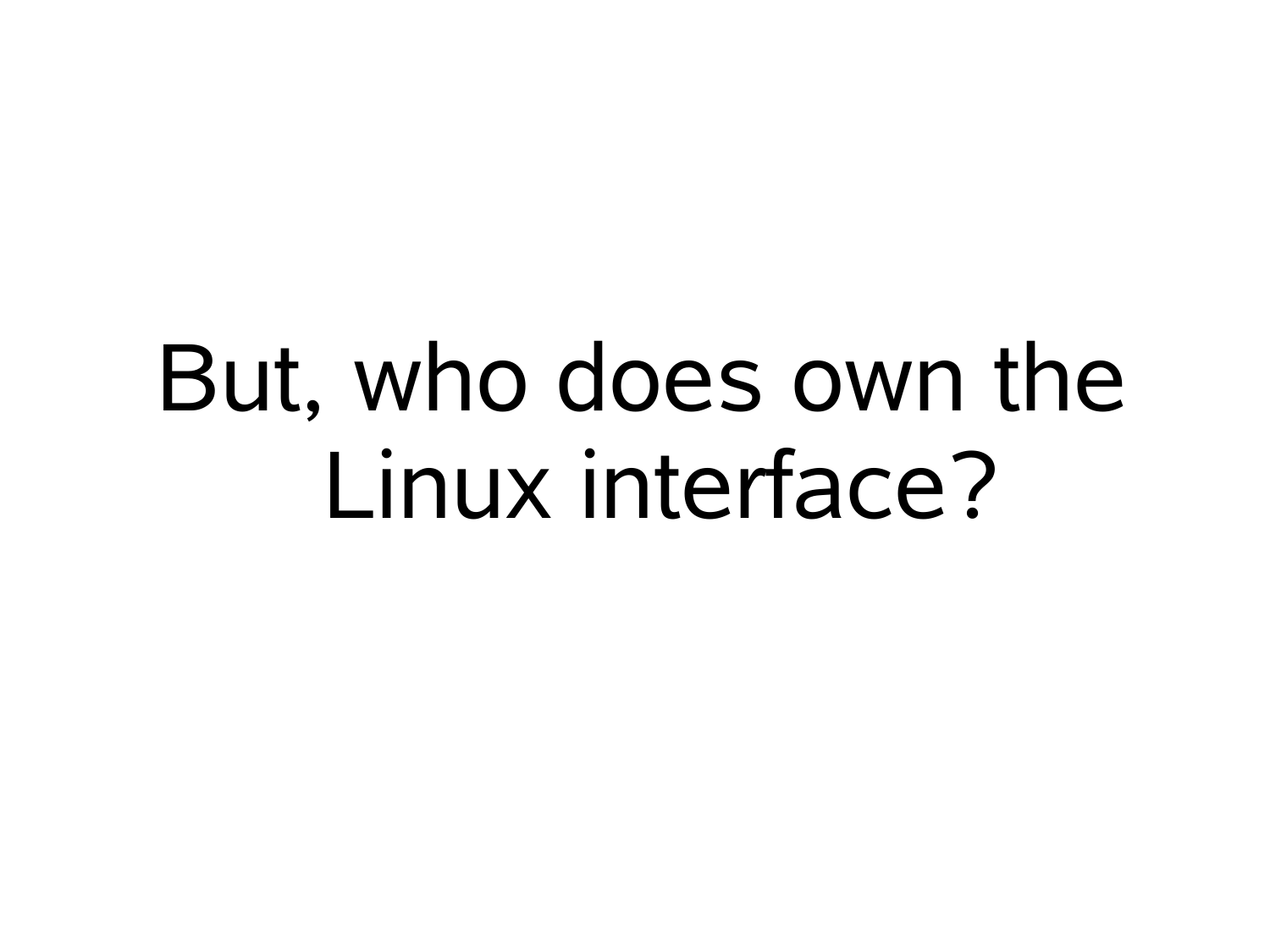## **Candidates**

- Austin
- Kernel developers
- Users
- glibc
- LSB
- LTP
- man-pages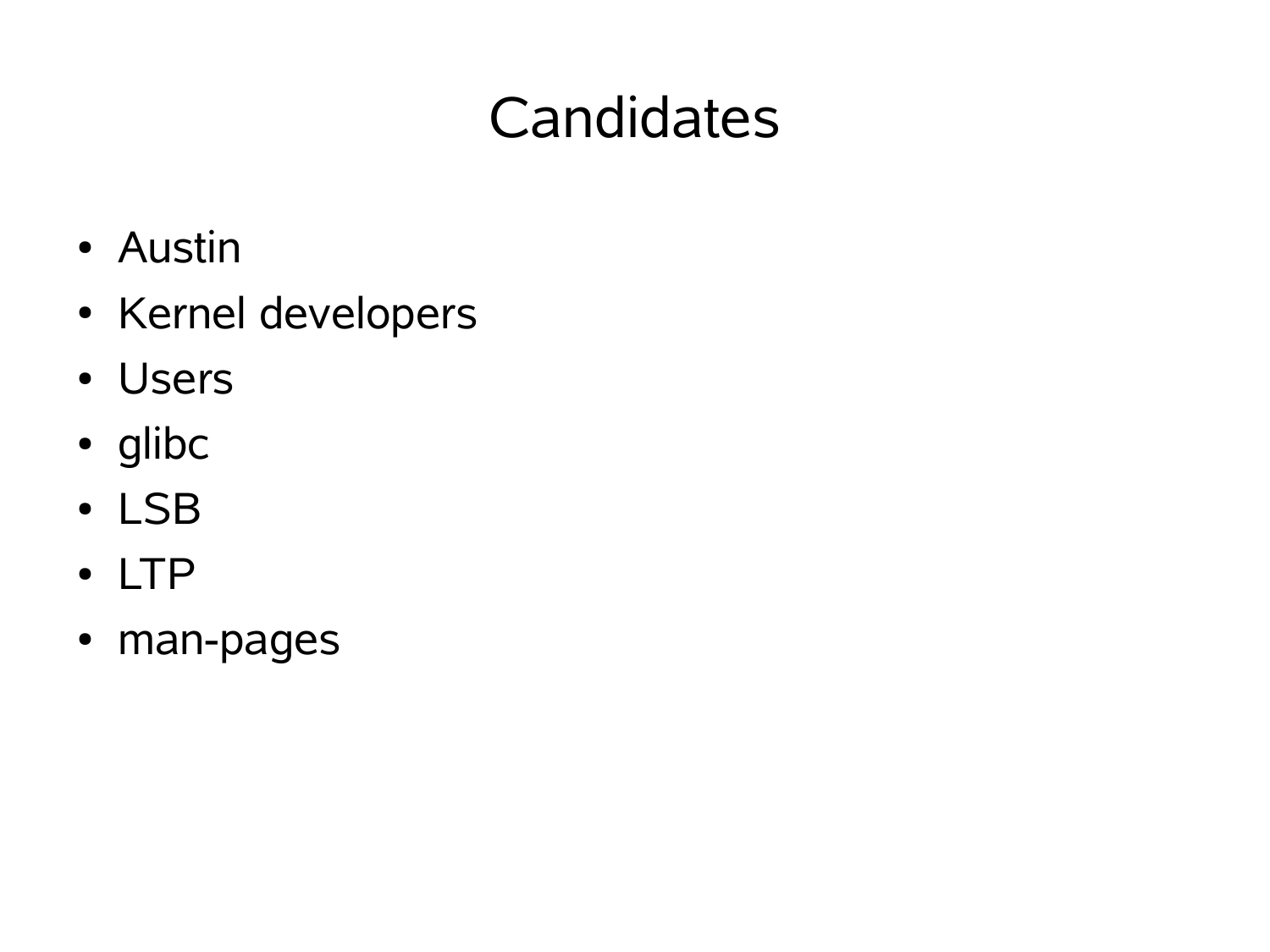## Is it the Austin Group?

Pros

- They define standard (POSIX.1/SUS) that describes much of the Unix API
- Linux kernel (and glibc) strive to conform to standard

Cons

• Surprisingly long list!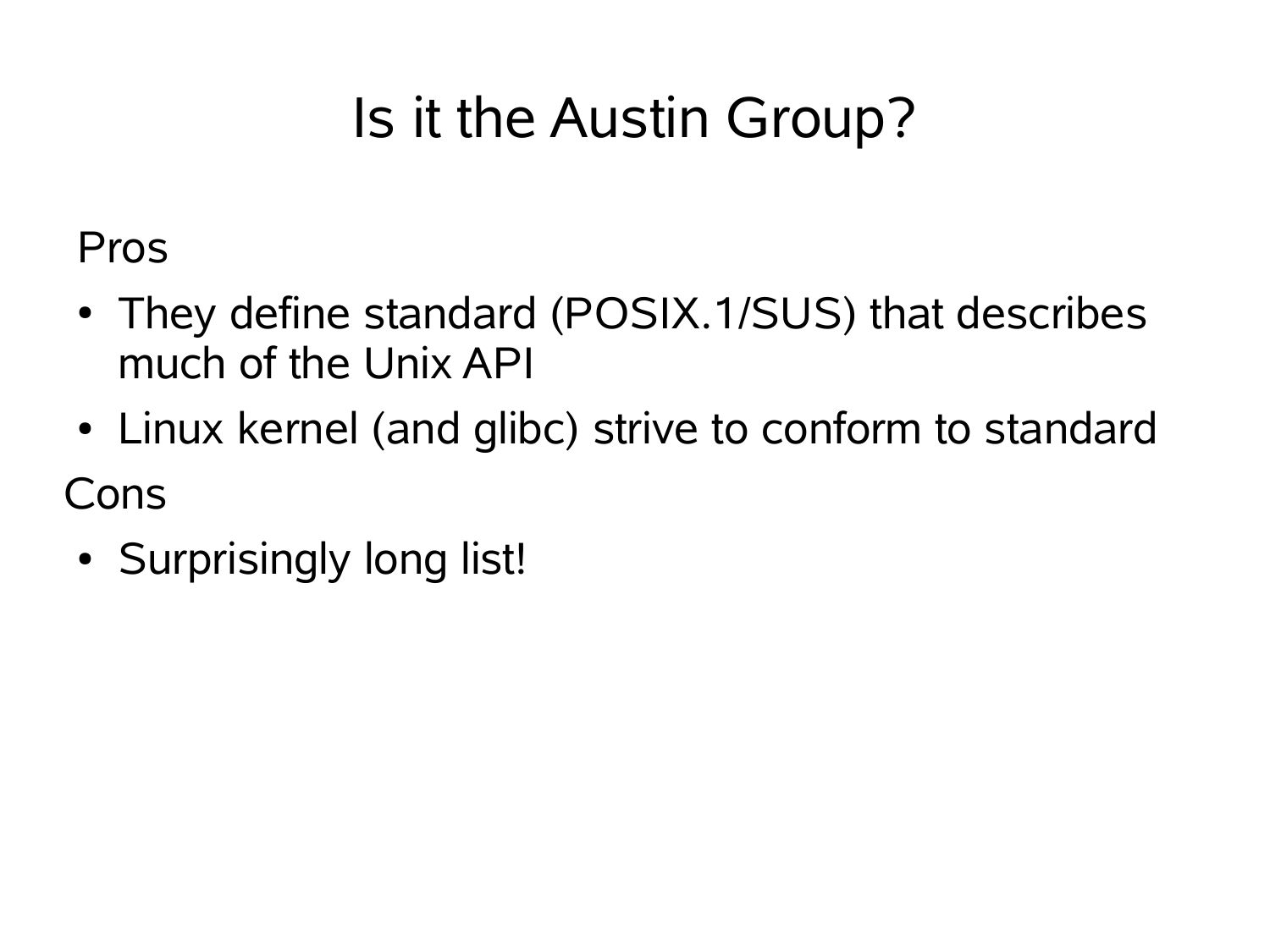## The Austin Group - Cons

- Linux doesn't implement all POSIX.1 interfaces
- Many Unix/Linux interfaces not specified in POSIX.1
	- *e.g., setresuid(), mincore(), brk(), flock(), settimeofday()*
- Linux provides extensions
	- e.g., *inotify*, *epoll*, /proc, capabilities, extended attributes, NUMA, scheduler affinity, various process resource limits (*setrlimit()*), *sendfile()*, etc.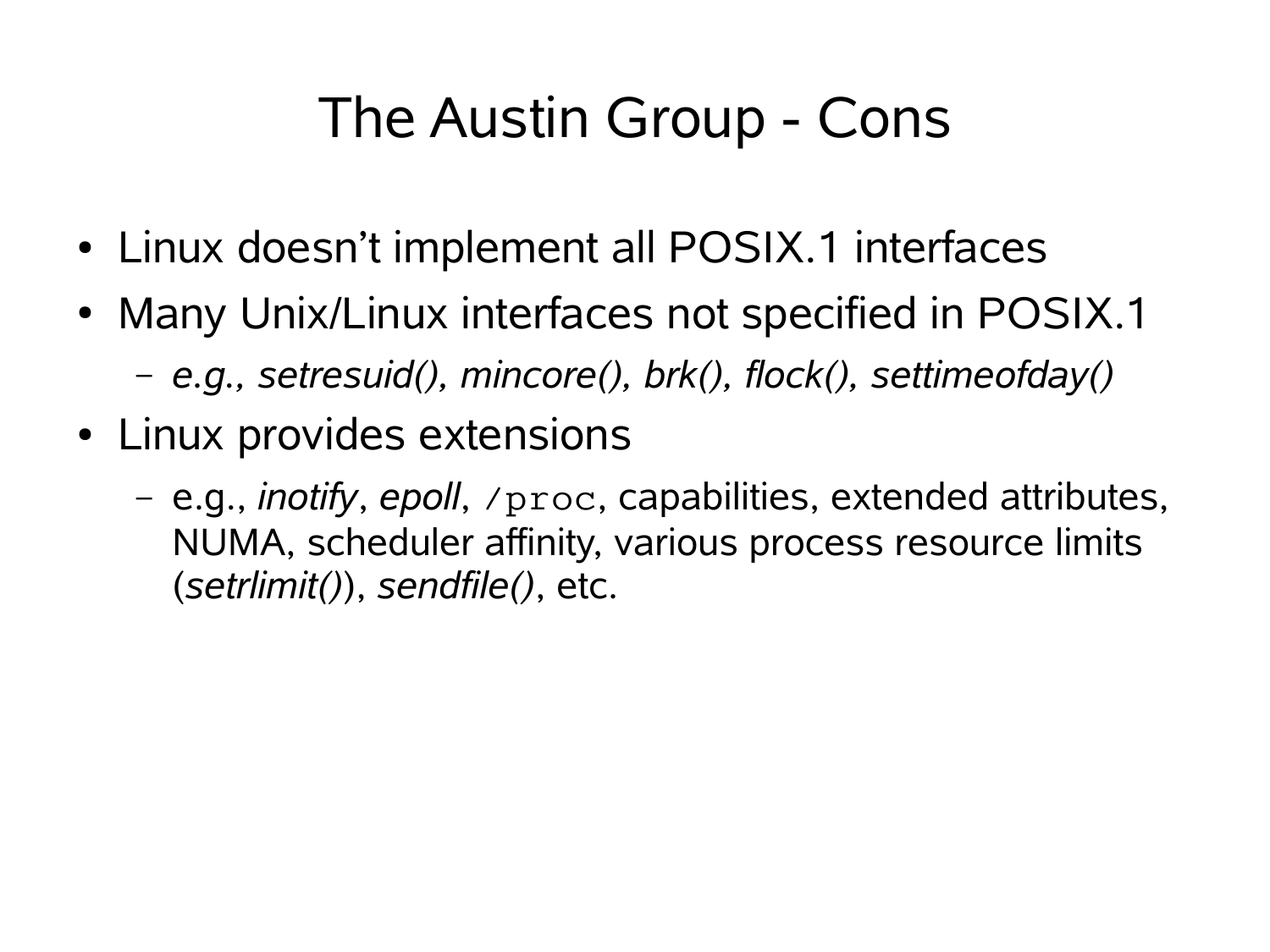## The Austin Group - Cons (2)

- Linux may deliberately violate the standard
	- e.g., *link()* to a symlink
- Sometimes, an implementation accidentally violates the standard
	- e.g., successful *sched\_setscheduler()* should return previous scheduling policy, not 0
	- Define non-conformant details as being "part of the Linux interface"?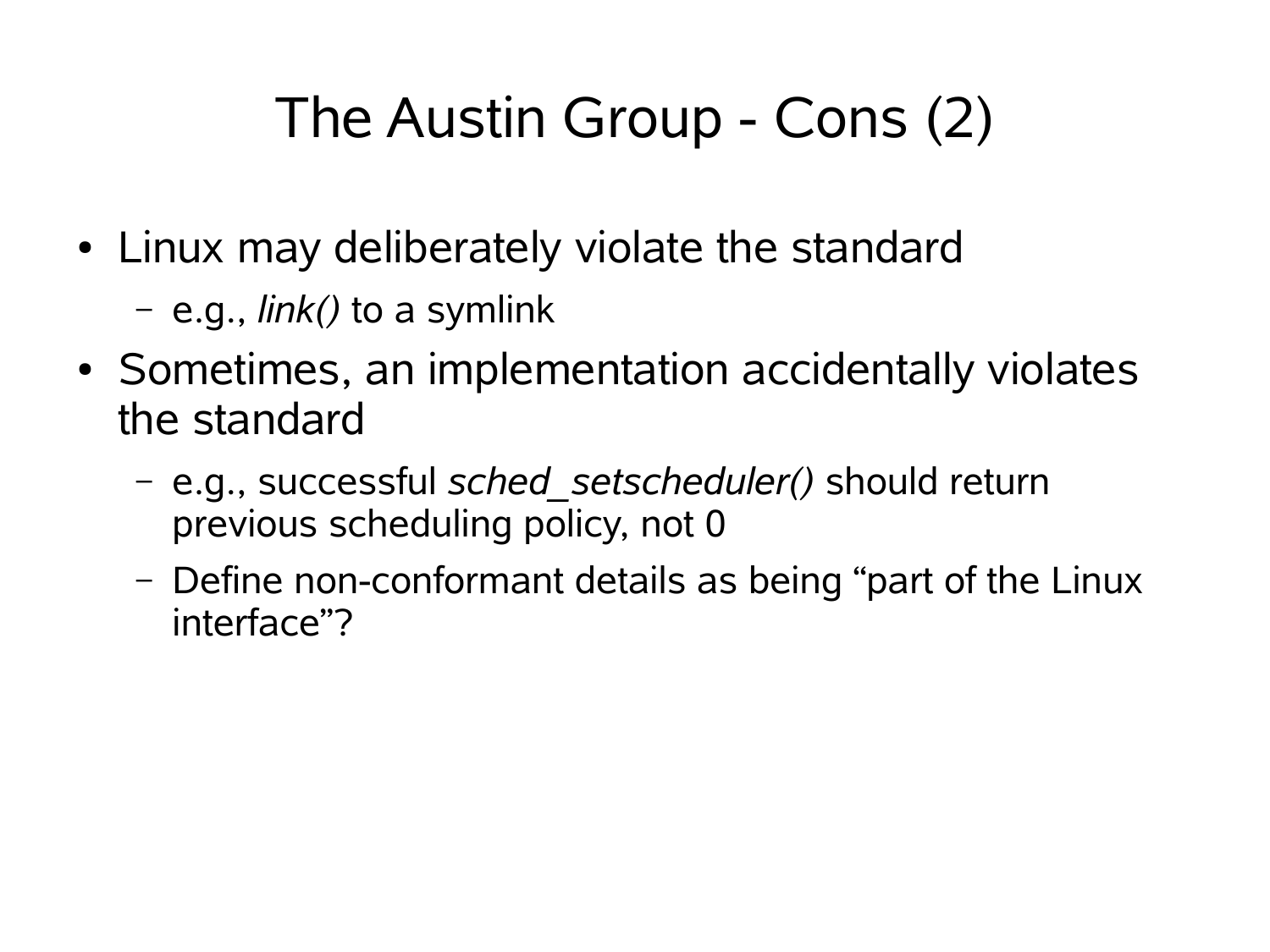## The Austin Group - Cons (3)

- SUS/POSIX.1 leaves many things unspecified
	- Examples:
		- Does *select()* modify its *timeout* argument?
		- Does *signal()* provide reliable semantics?
		- Do *setitimer()* and *alarm()* interact?
		- What is maximum size of a Unix domain datagram?
		- What are precise semantics of *vfork()*?
		- What is resolution of system clock?
		- Does *longjmp()* restore signal mask to state at time of *setjmp()*?
- Left to implementation to define (or not care about) them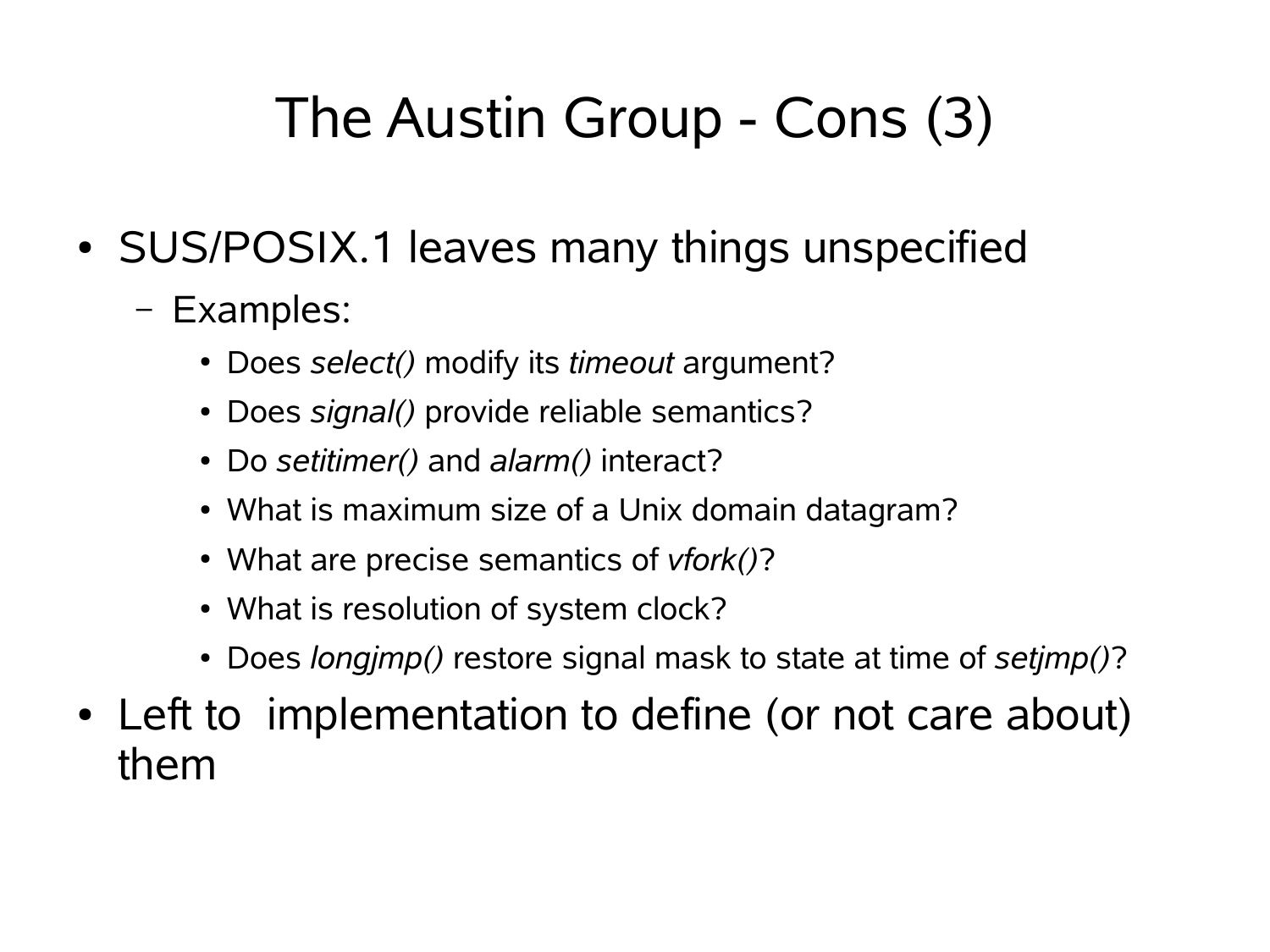## The Austin Group?

• Many parts of Linux interface clearly **not** owned by Austin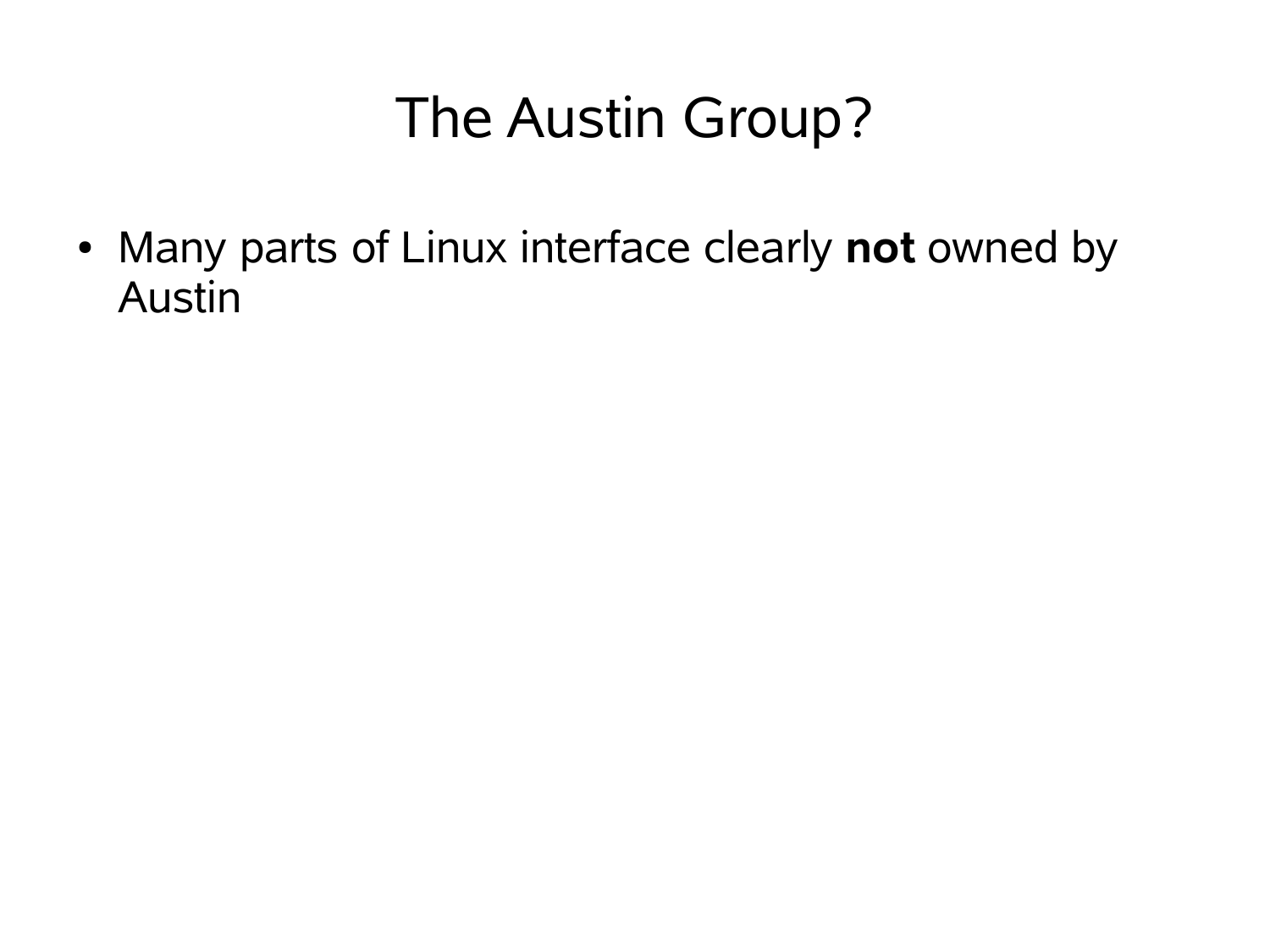## Is it the Kernel Developers?

Pros

- *Surely* it is the kernel developers?
- After all, they implement the interface!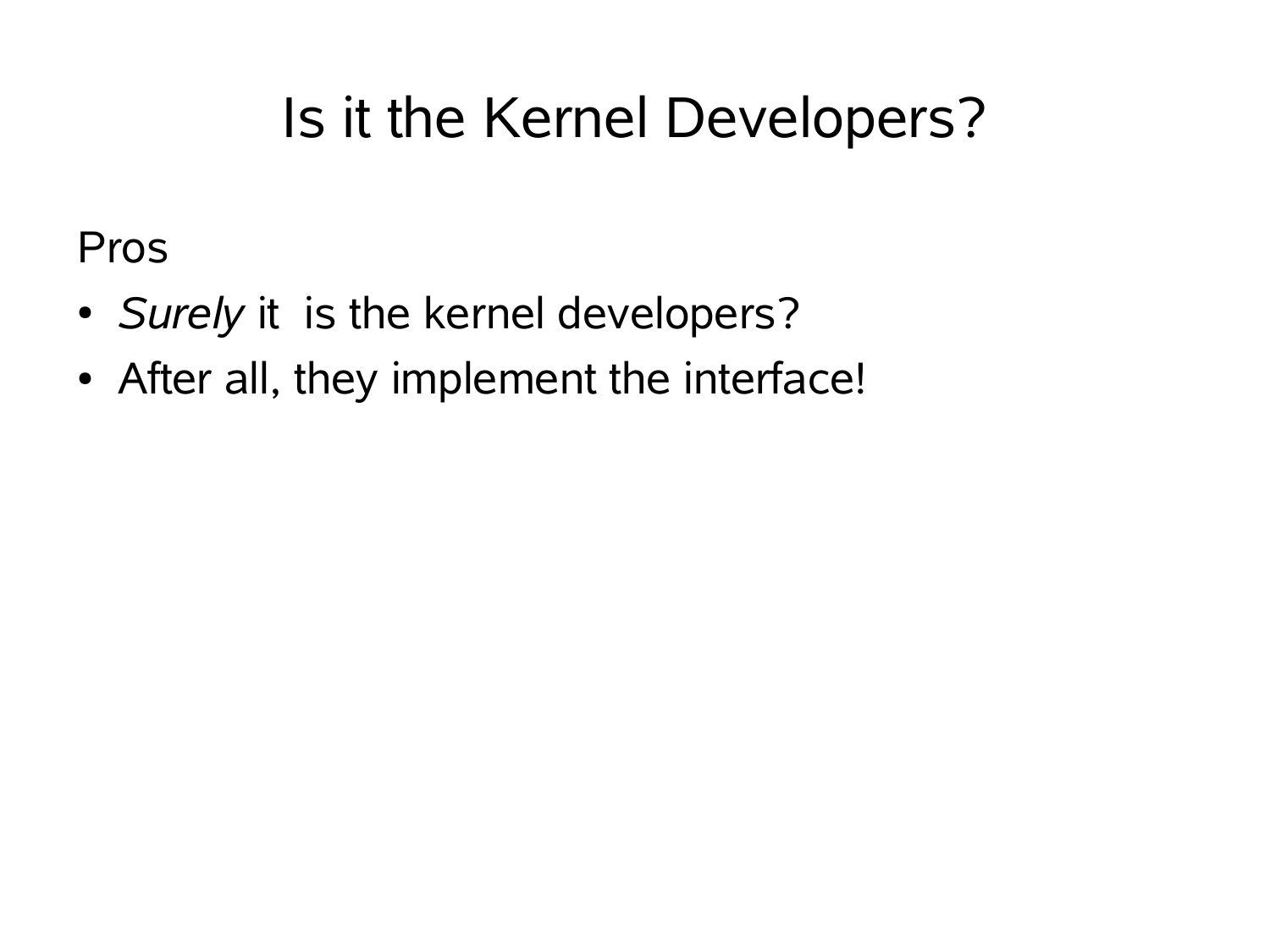## The Kernel Developers - Cons

- What about difference between implementation and intention?
	- What happens if the kernel-user interface has bugs?
		- Kernel developers write a *lot* of bugs in interfaces
	- Unforeseen uses of interface (see "Users" later)
- glibc mediates between kernel and user
	- e.g., syscall wrapper may provide different behavior from raw syscall
	- More on glibc later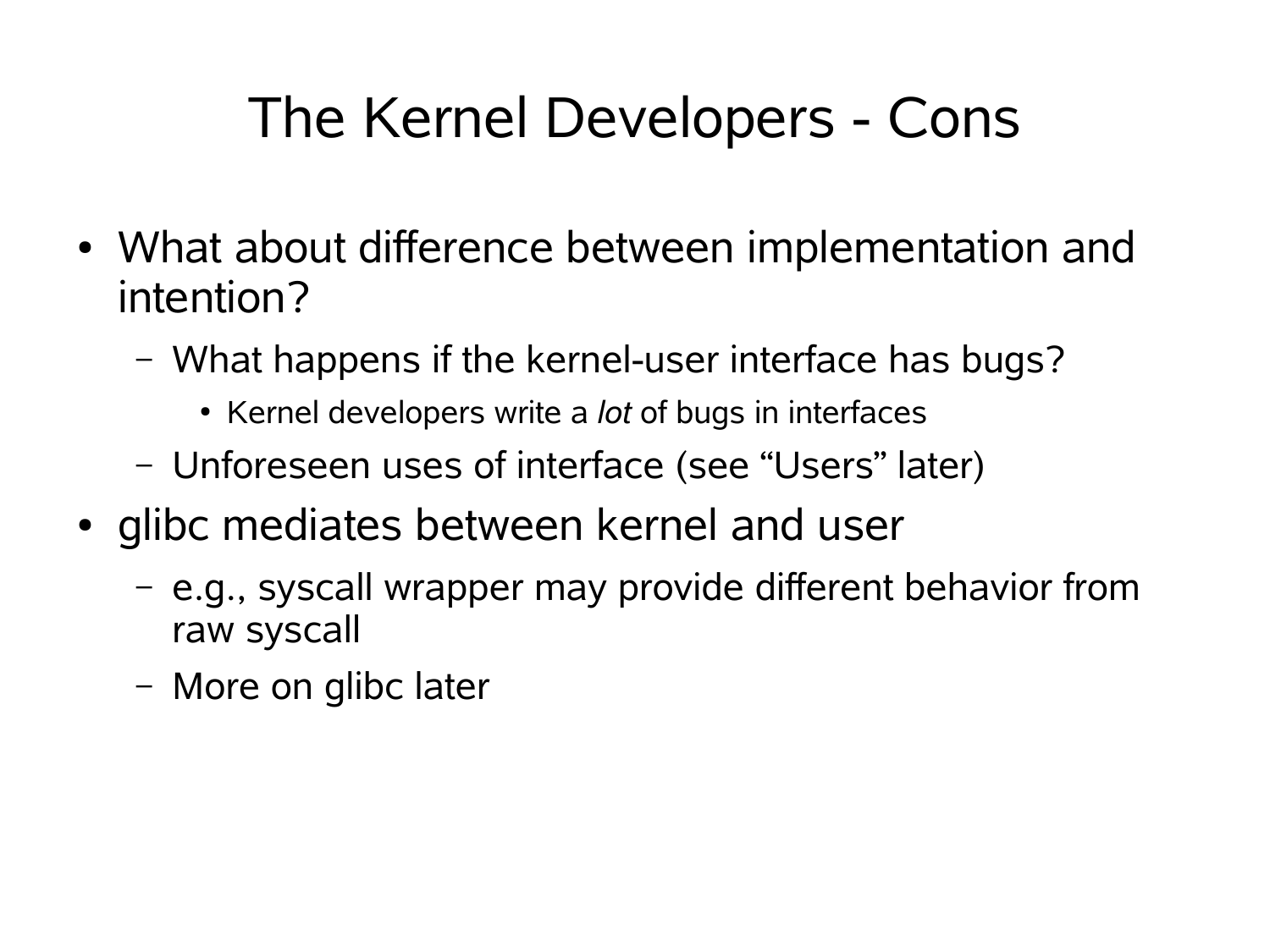## The Kernel Developers – Cons (2)

- If implementation defines interface, how can user know what definition is?
- Read the source???
- Wrong answer for many reasons...
	- Takes too long
	- Doesn't tell us whether a feature is intended or a bug
	- More on reading source later...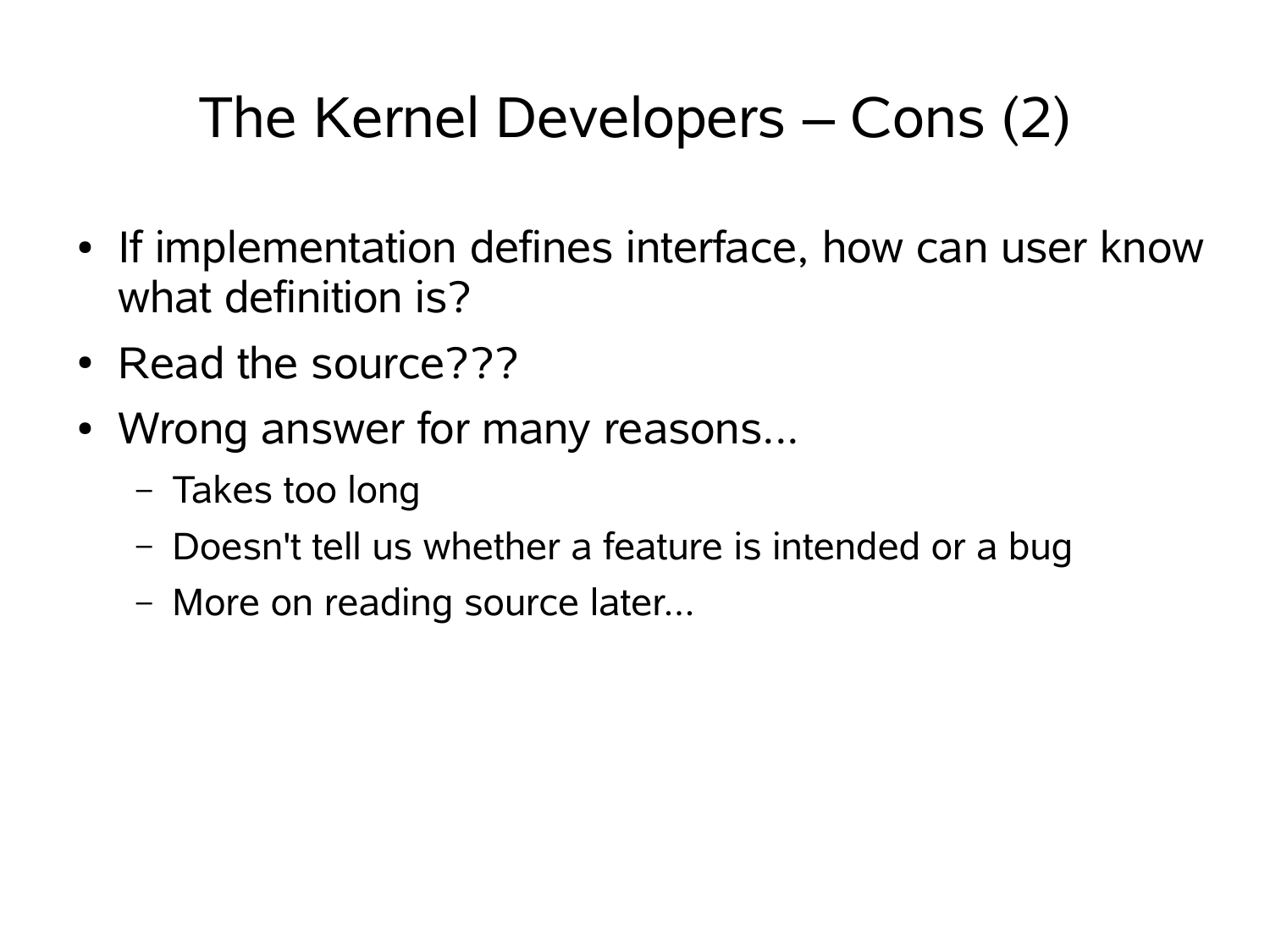## Is it the Users?

Cons:

• How could it **possibly** be the users? They didn't write the interface!

Can there be any pros?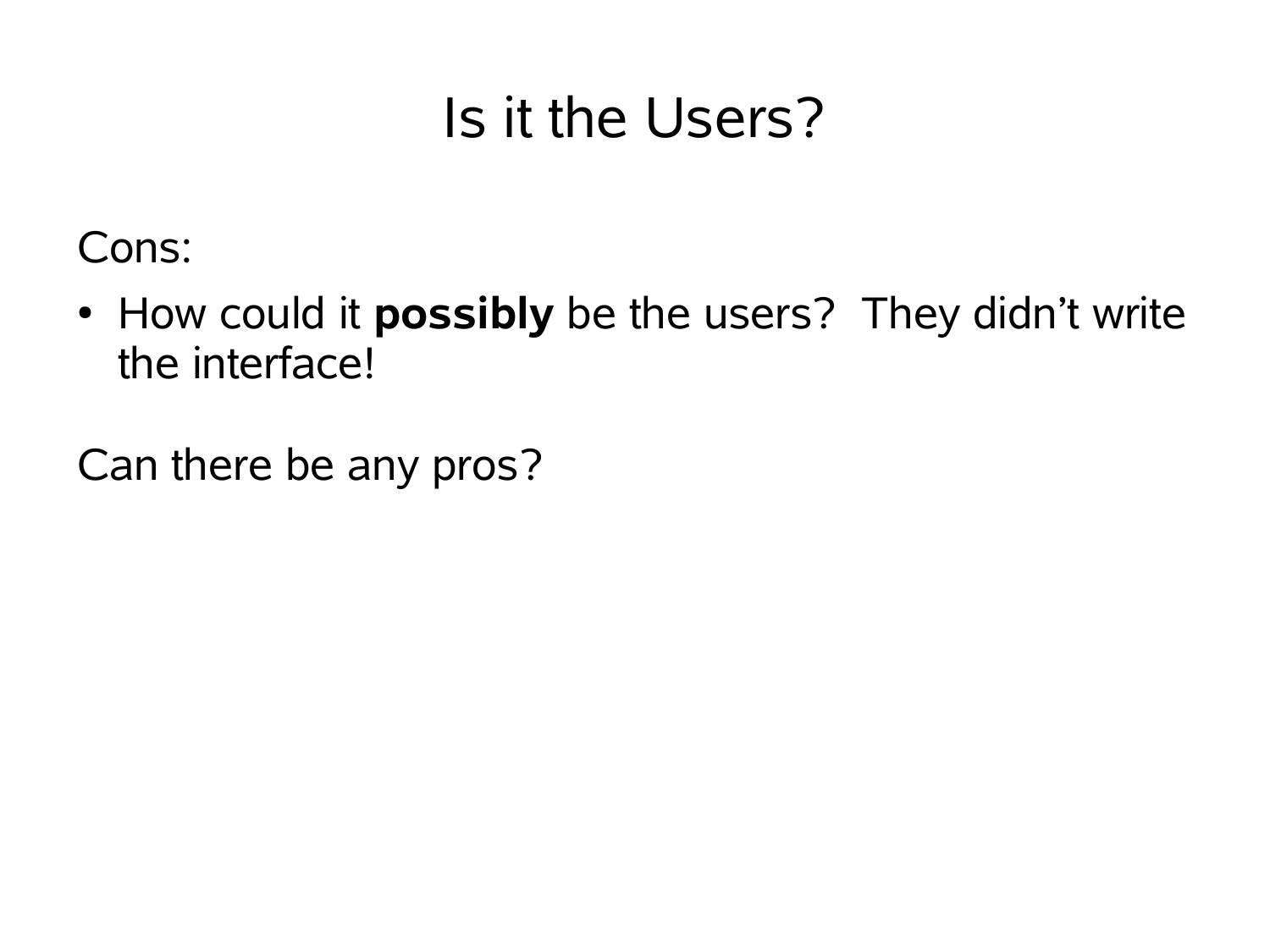#### The Users - Pros

Bugs!

- Suppose an interface contains a bug
- What is "correct" definition of interface?
- The intention? or the implementation?
- Should we fix the bug?
- What if users already program around the bug?
	- Maybe better not fix...
	- Unless we can tell users they suck...
		- (i.e., intended behavior was documented)
	- Then, arguably, users have defined part of interface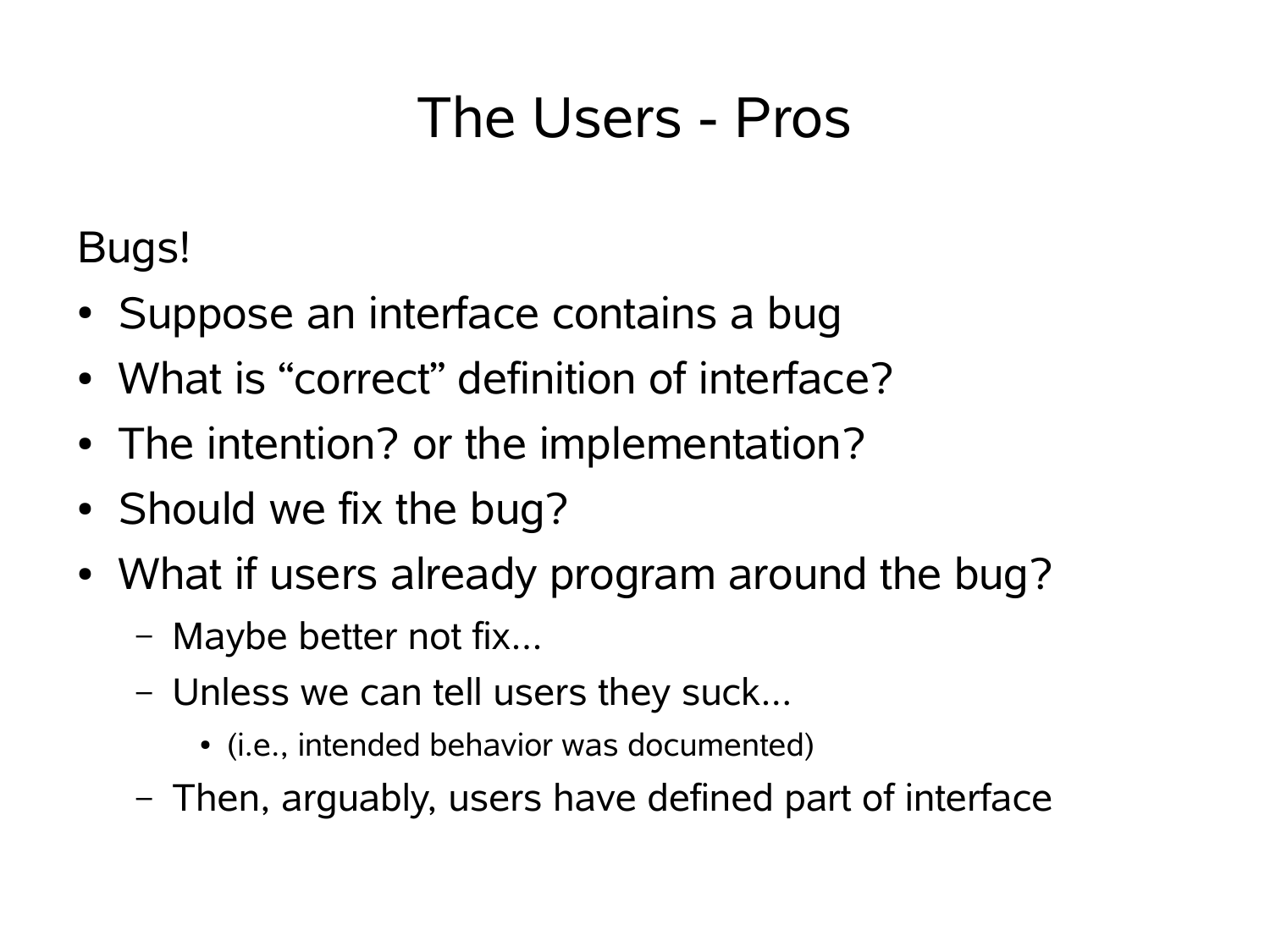## The Users – Pros (2)

Reading the source, revisited

- Creates a "tight" specification
- Suppose implementer has some detail of interface behavior ("x") that shouldn't be fixed in stone
	- maybe want to change it in future
- Don't want users to rely on detail "x" in their code
- Making users read the source:
	- Reveals all details of interface
	- Provides no warning against relying on detail "x"
	- Some users will write code that uses "x"
	- Again, users have defined part of interface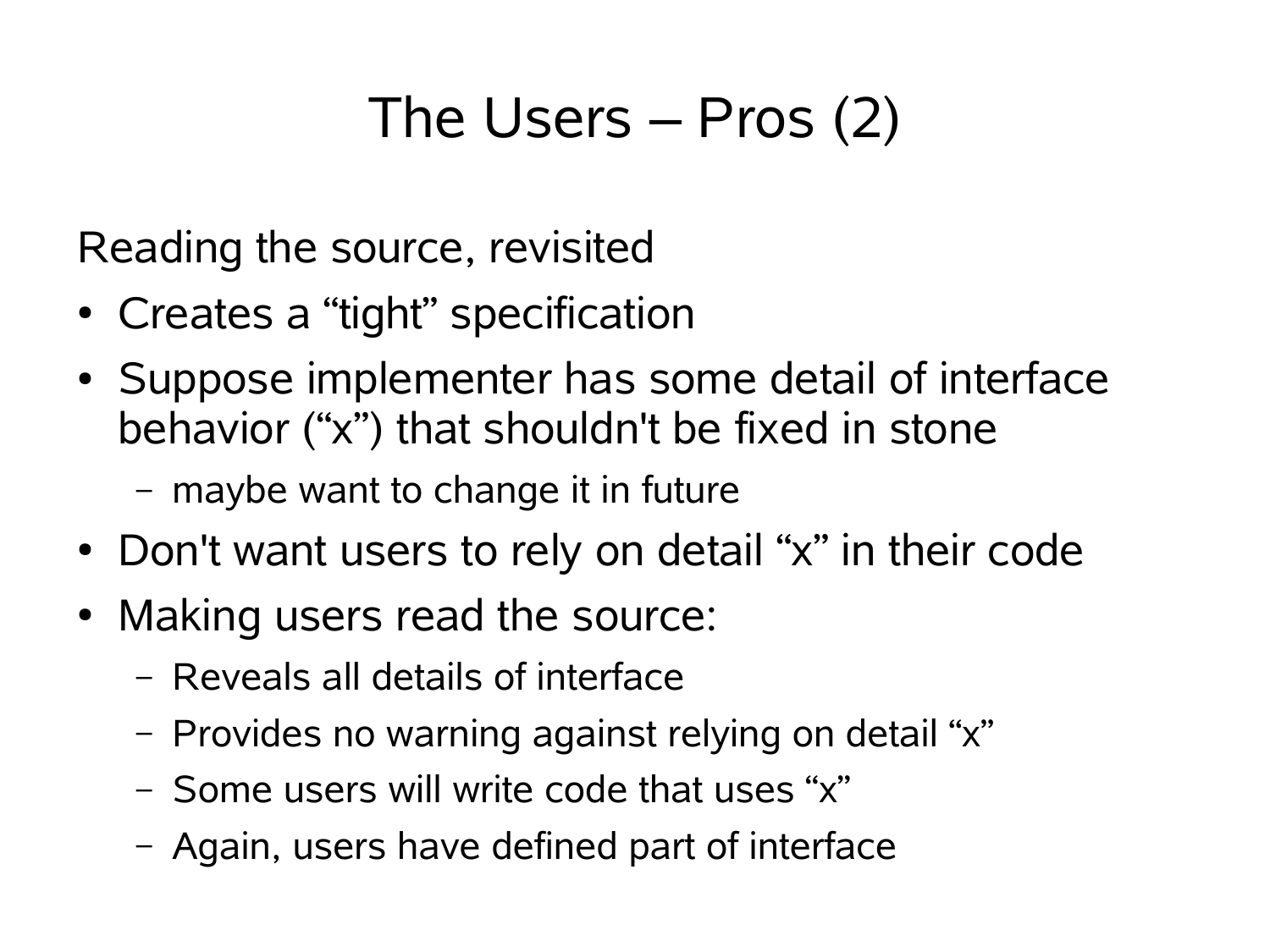## Is it the glibc Developers?

- Raw kernel syscall interface is like a newly built house: you want someone make it livable before you move in
- glibc mediates between kernel and user, providing syscall wrappers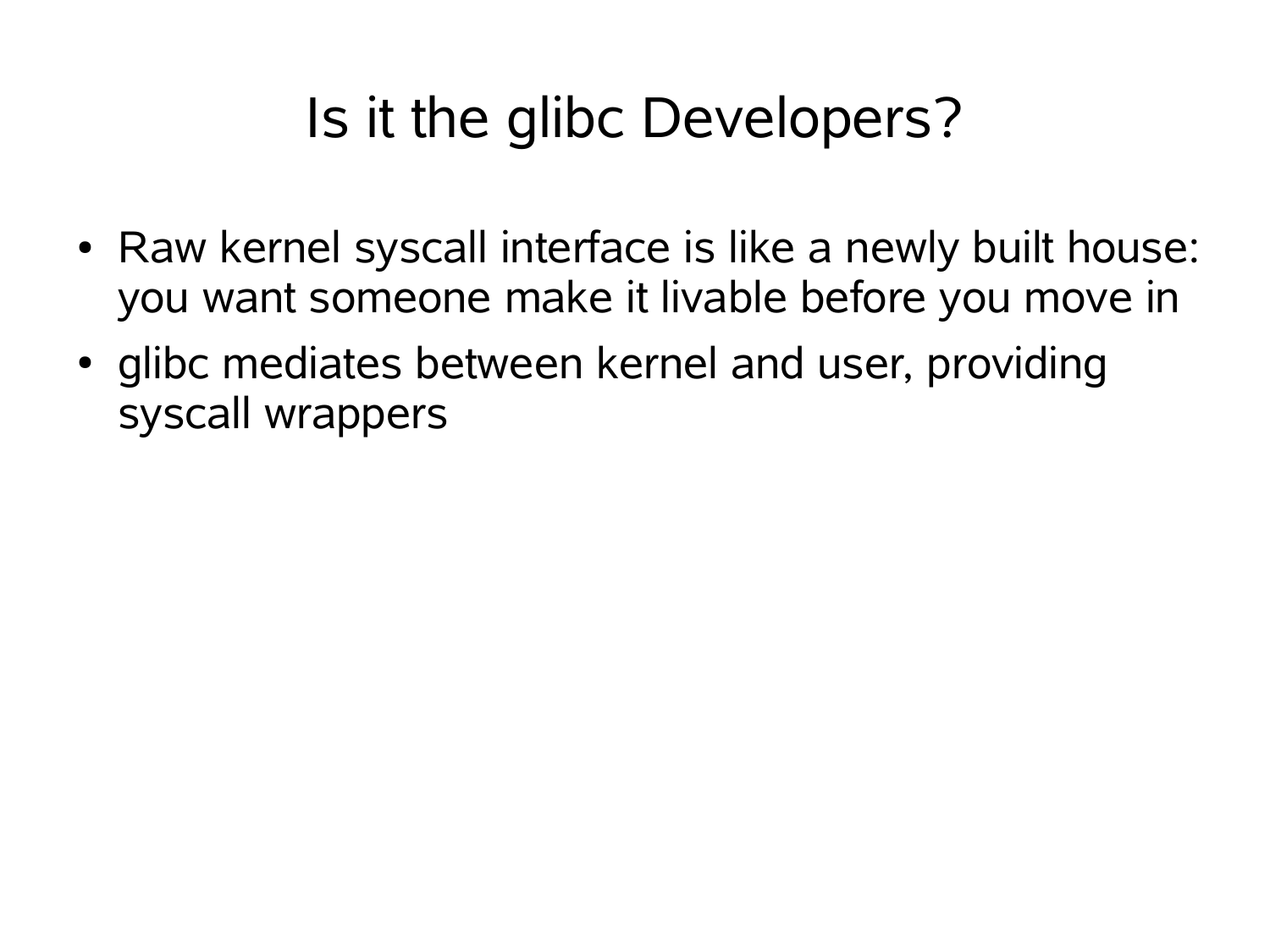#### Glibc - Pros

- Some wrappers do significant work on top of system calls
	- *stat(), readv(), writev(), pselect(), mq\_getattr() / mq\_setattr()*
- glibc implements many functions not based on syscalls
	- To users, these are part of Linux interface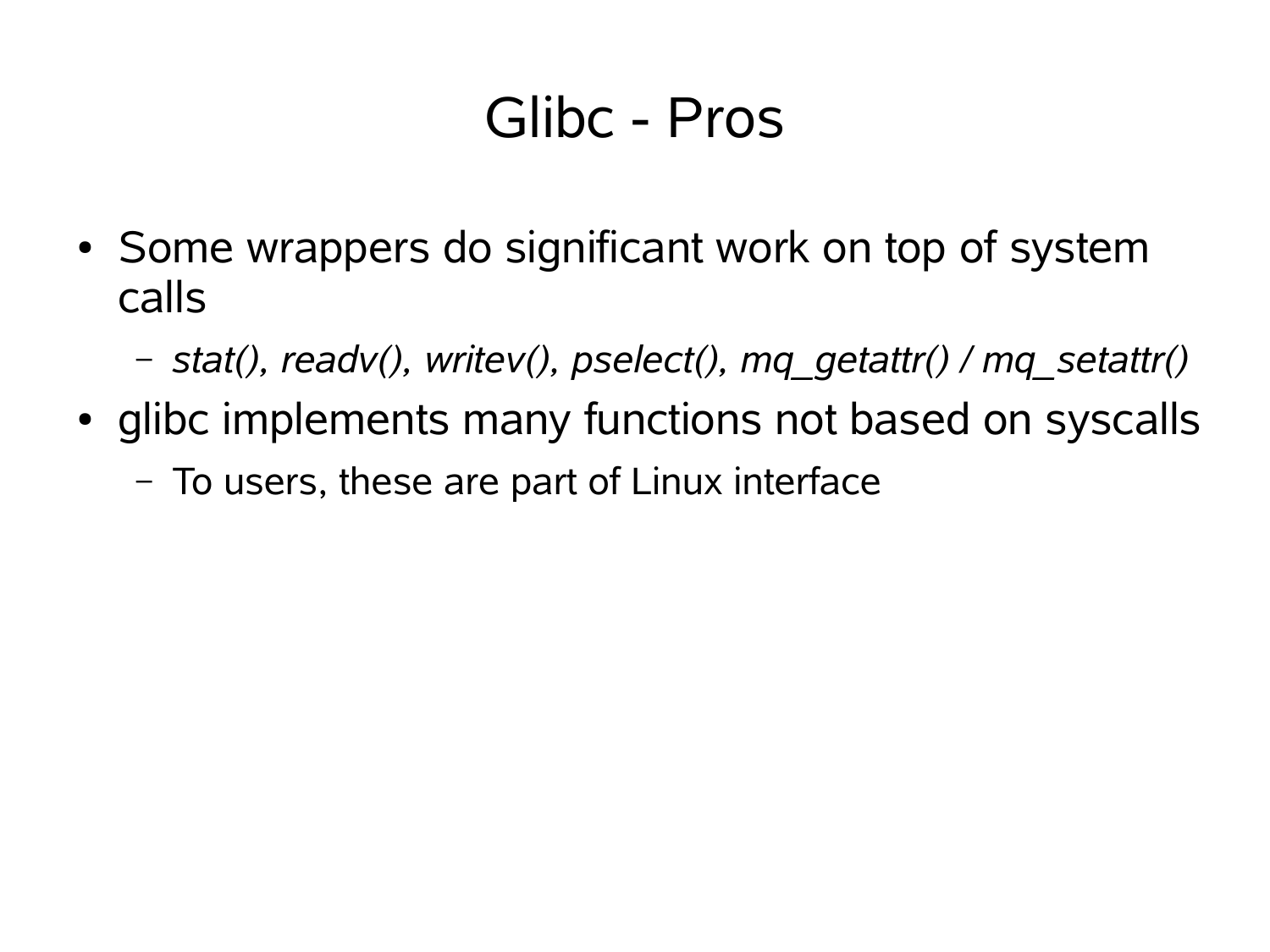#### Glibc - Cons

- See kernel "cons" -- bugs, unintended uses of API, etc
- For many syscalls, wrapper is trivial
	- glibc is transparently exposing kernel interface
- glibc doesn't provide wrappers for every system call
- What gets wrapped or not is a little arbitrary:
	- Did glibc folk notice new kernel interface?
	- Did they think it was worth wrapping?
- Sometimes, glibc developers deliberately choose not to wrap a syscall
	- *gettid()* (though thread IDs are needed by some syscalls)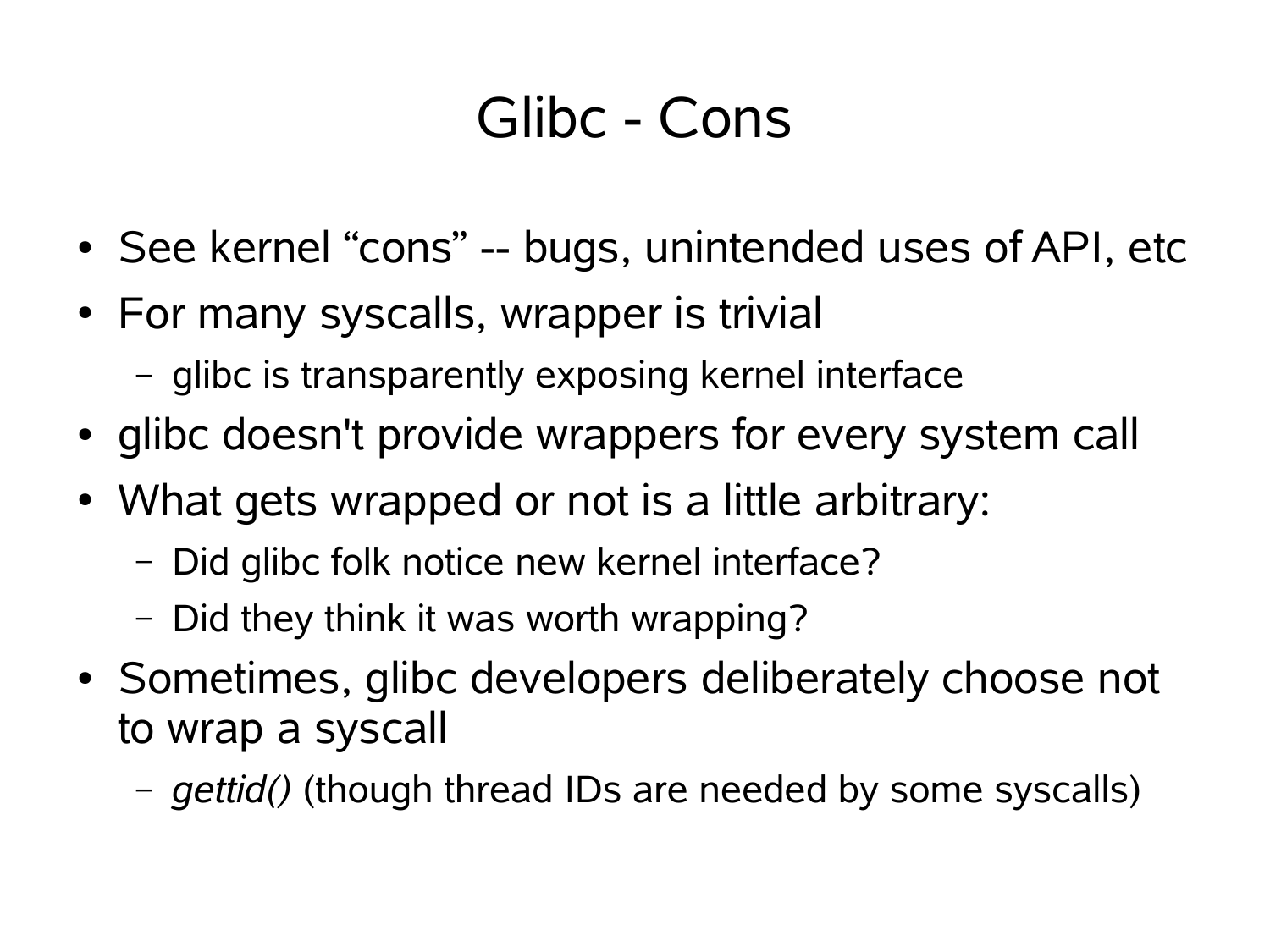## Glibc – Cons (2)

- Many kernel interfaces other than syscalls
- Those interface are *not* mediated by glibc, e.g.:
	- /proc
	- sysfs
	- *ioctl()*
	- netlink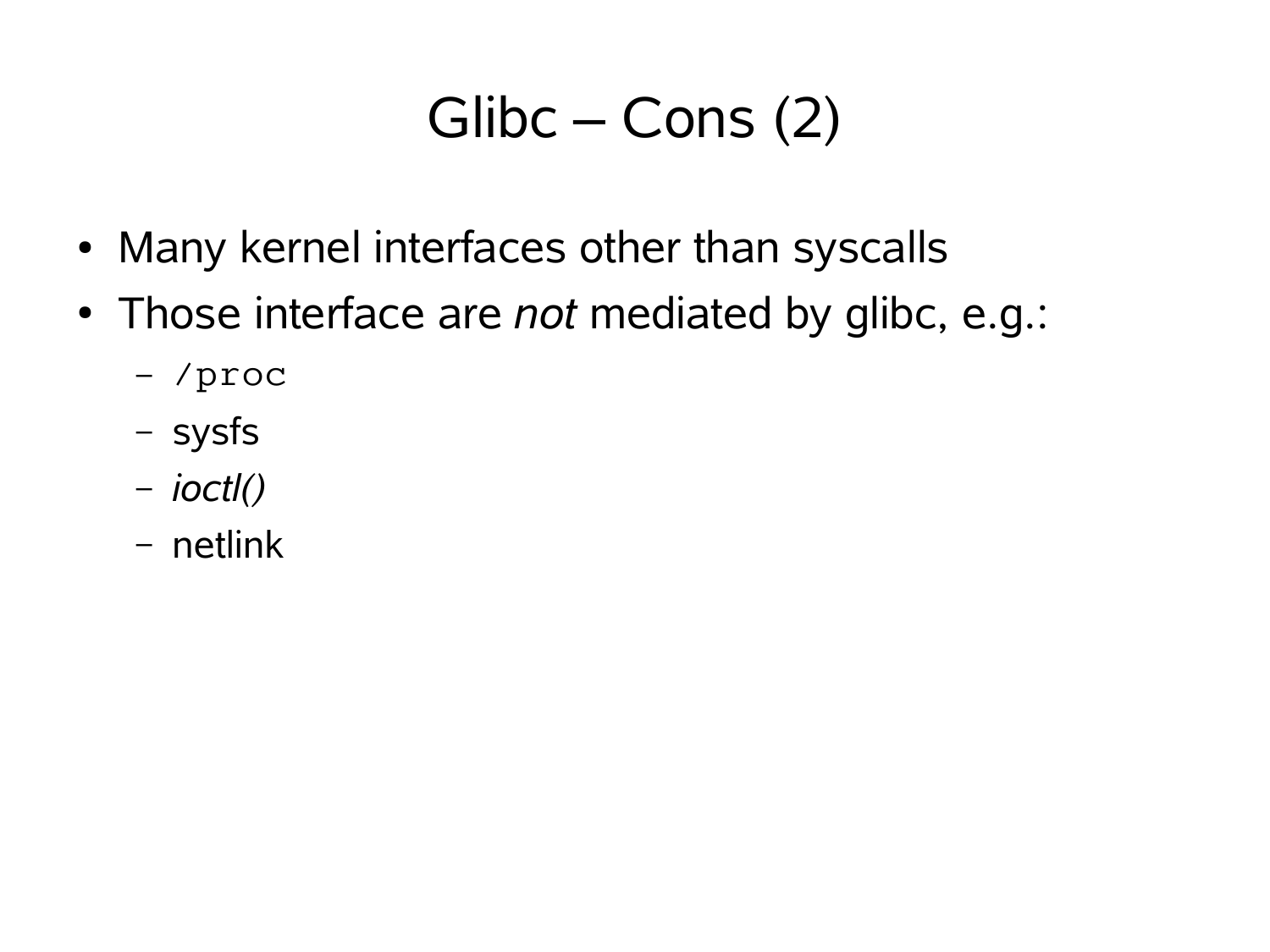## Is it LSB?

Pros

• LSB defines an ABI standard for Linux

Cons

- Many interfaces not specified (sometimes deliberately)
- Parts of some interfaces are deliberately unspecified
- LSB is largely just standardizing the implementation provided by kernel and glibc developers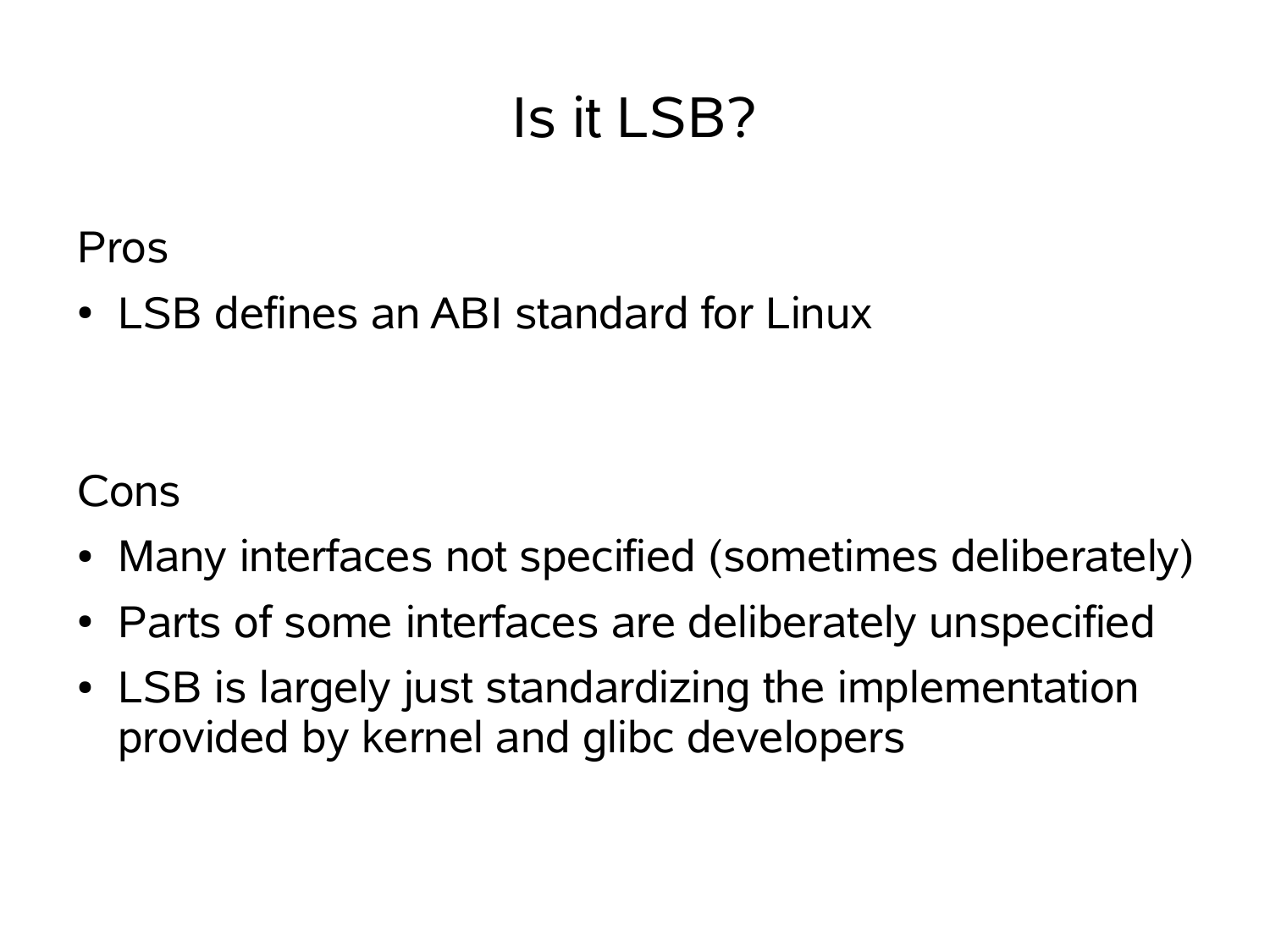## Linux Test Project (LTP)?

Pros

• Tests embody a specification, in code

Cons

- Test coverage is not complete, and excludes glibc
- Tests may themselves be buggy
- LTP tests usually only added (well) after syscall is added to kernel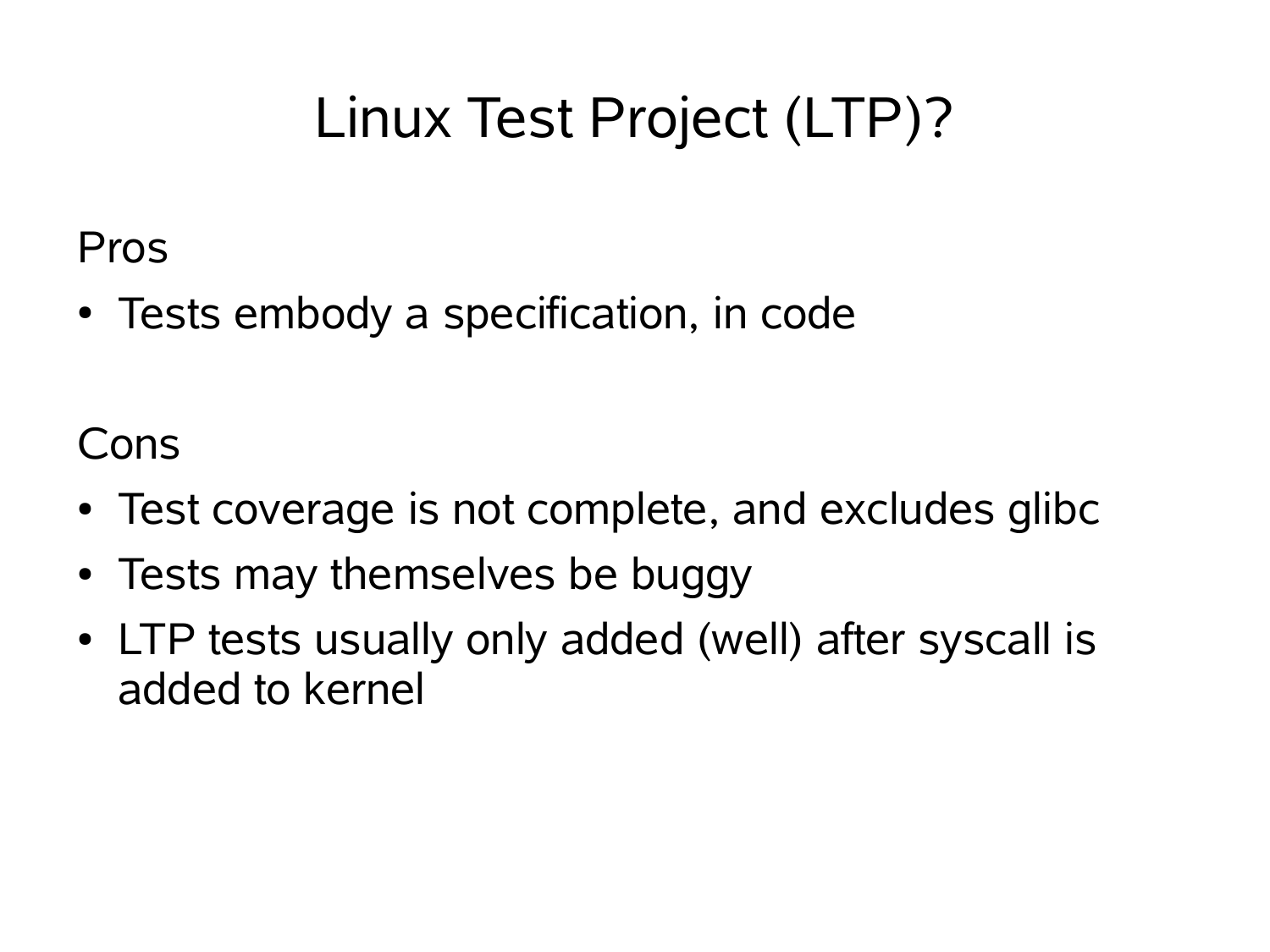## Is it me?

- The *man-pages* project documents kernel and glibc interfaces
- Documentation is contract between kernel (/ glibc) and user(?)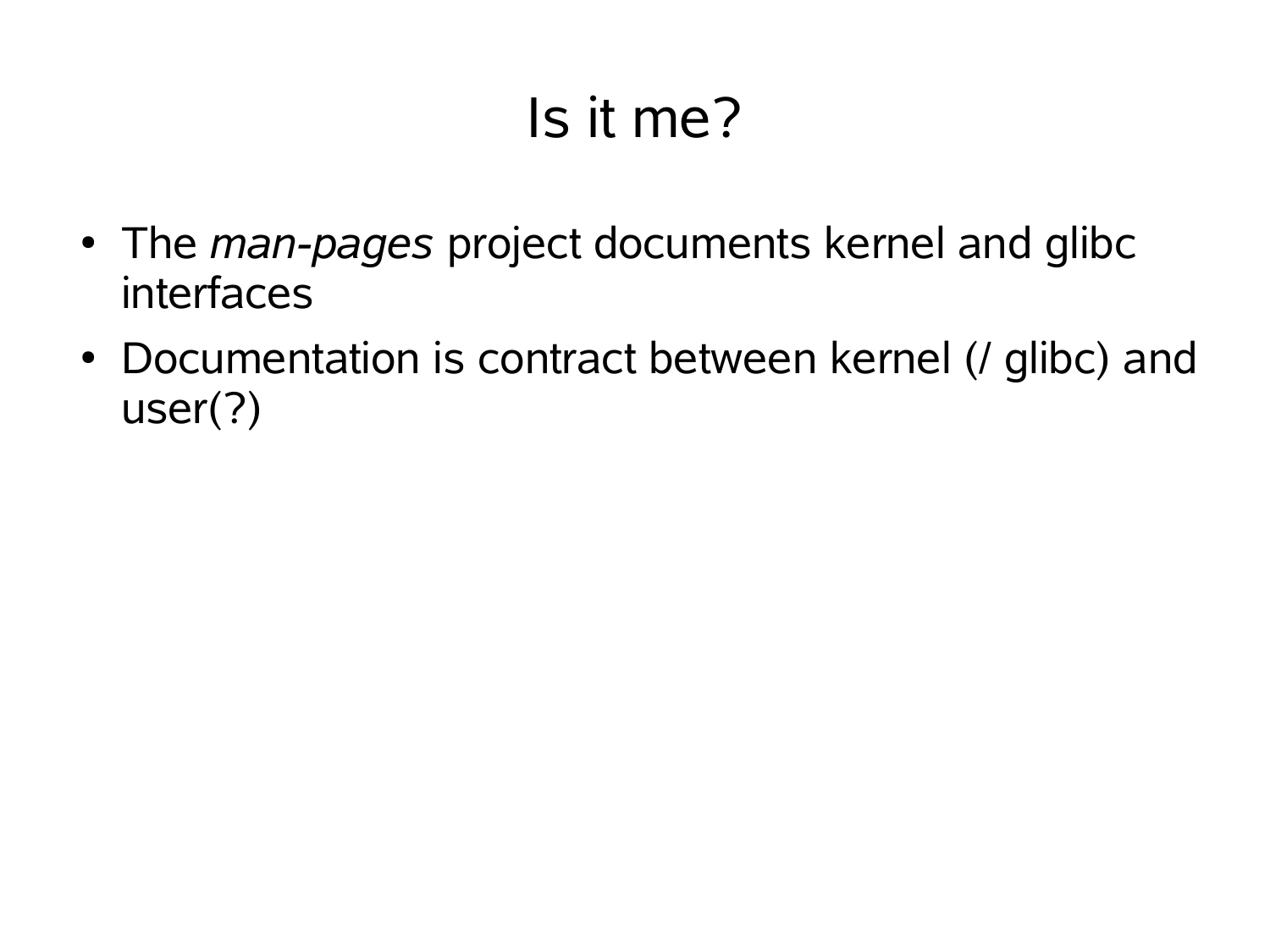#### *man-pages* - Pros

- Documentation can describe the developer's *intention*
- Provides reference for determining where implementation deviates from intention

– i.e., is this a bug?

- Documentation can loosen the specification:
	- Can say things like: you *can* do "x", but if you do, the results are undefined
	- (cf. "Tight" specification that results from reading source)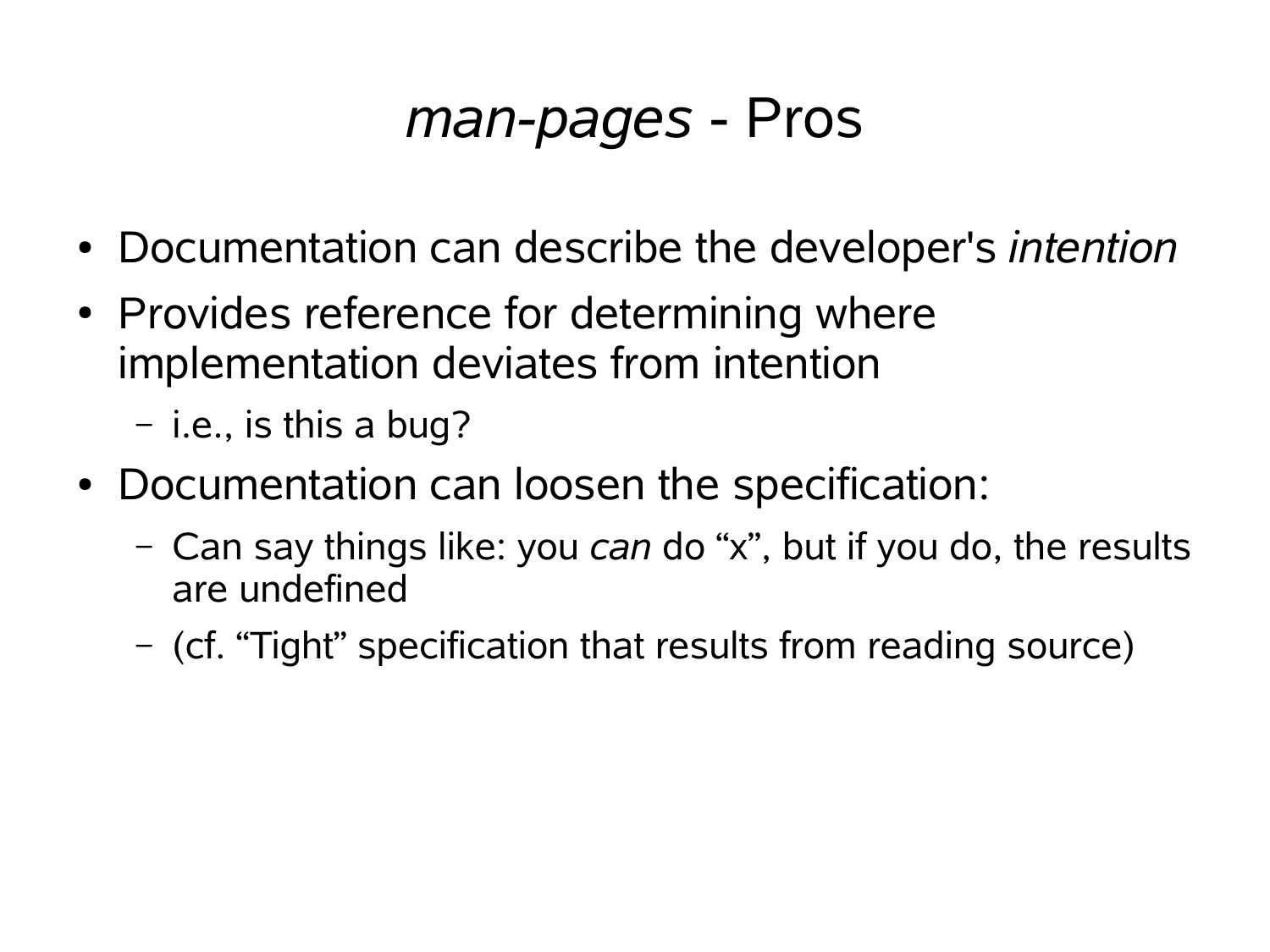#### *man-pages* - Cons

- Many things remain undocumented.
	- Does that mean that they are not part of the interface?
- Sometimes implementation is right and documentation is wrong :-(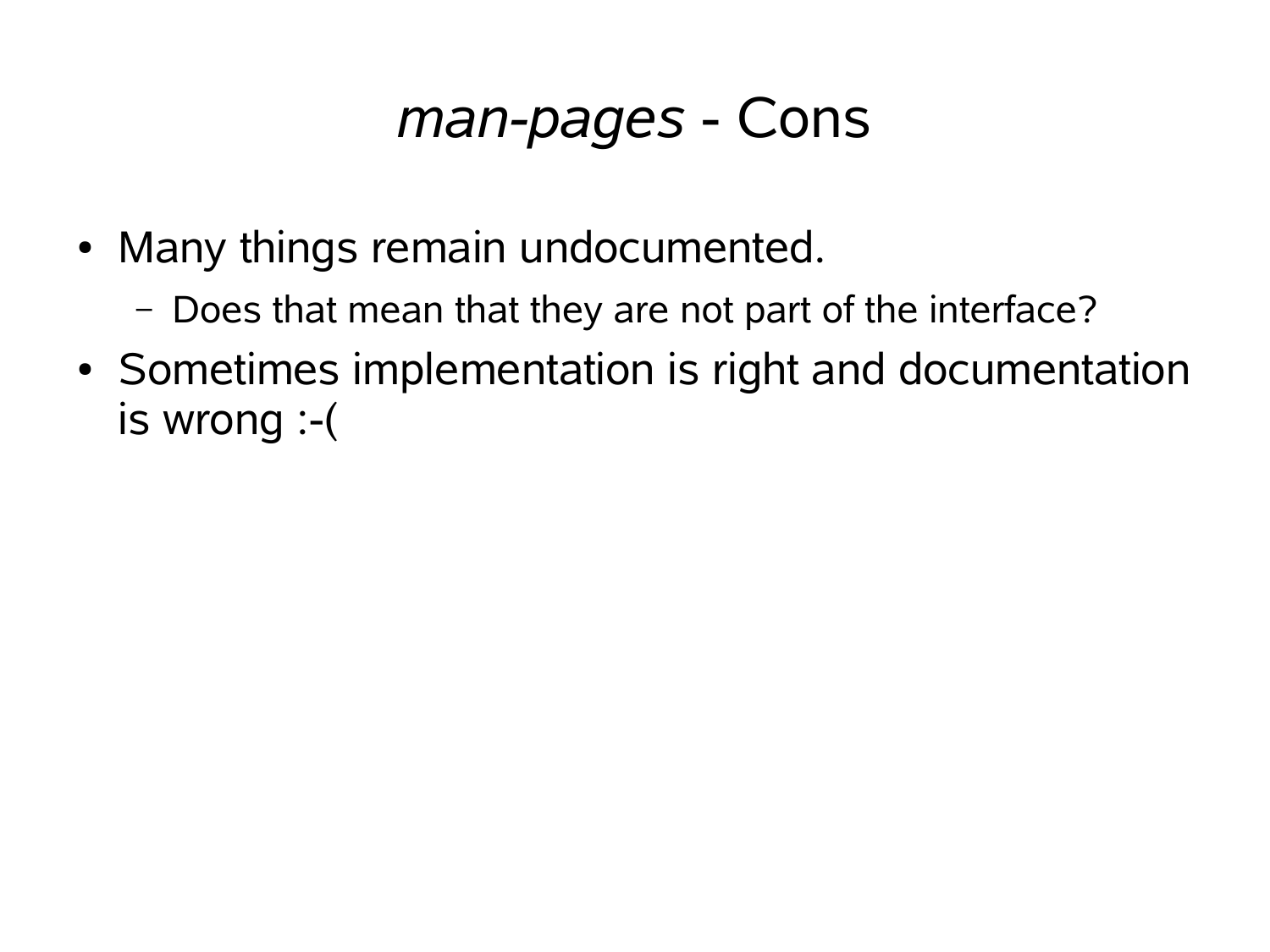## Summary of Ownership

- Many groups have claims to ownership
- Some validity in each claim
- No group can claim exclusive ownership
- Distributed ownership is source of some problems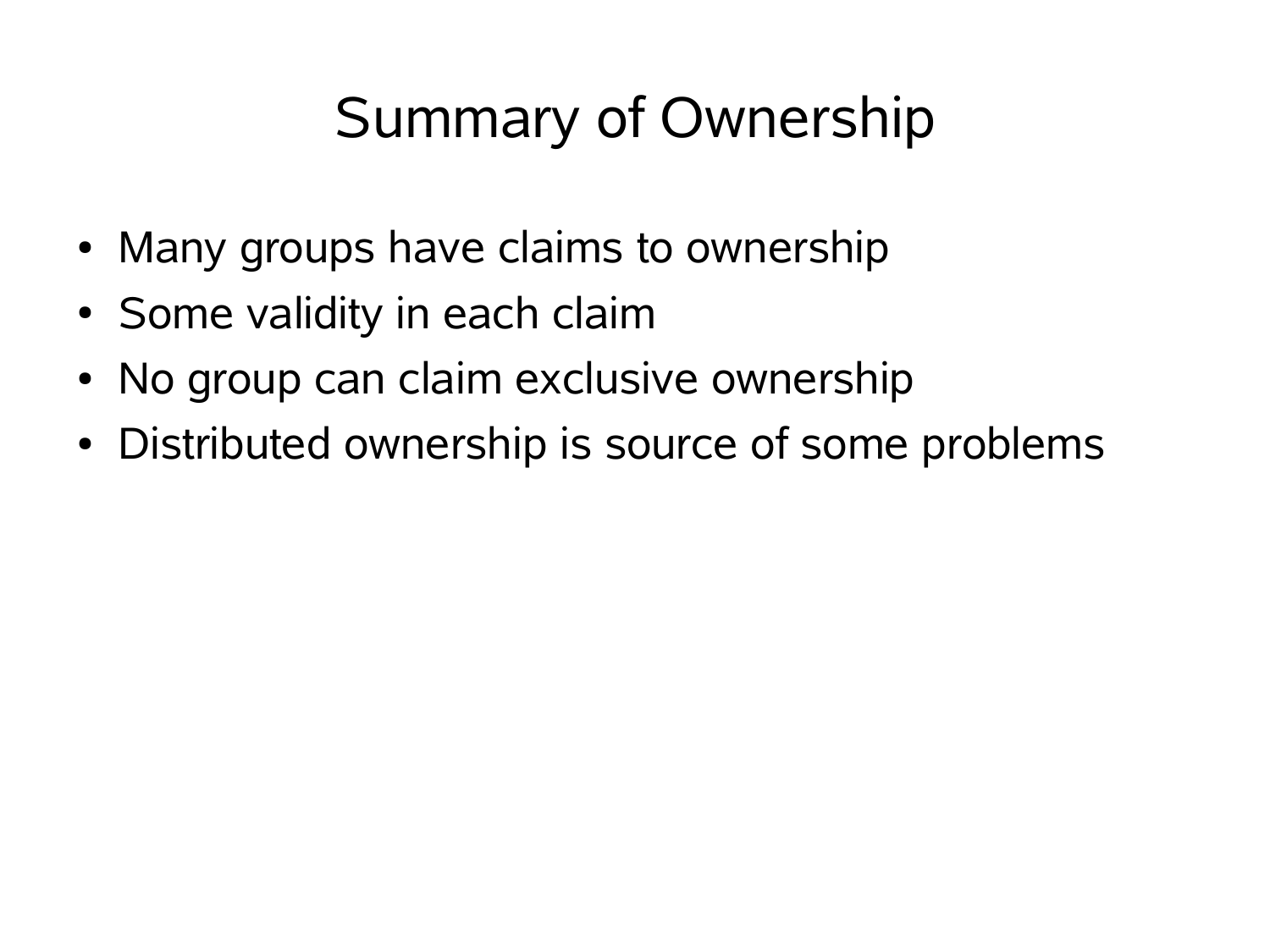Many of the problems arise from a single point...

- How do we even know when an interface has been **added or changed?**
	- We == kernel developers, glibc developers, userland programmers, testers, LSB, *man-pages*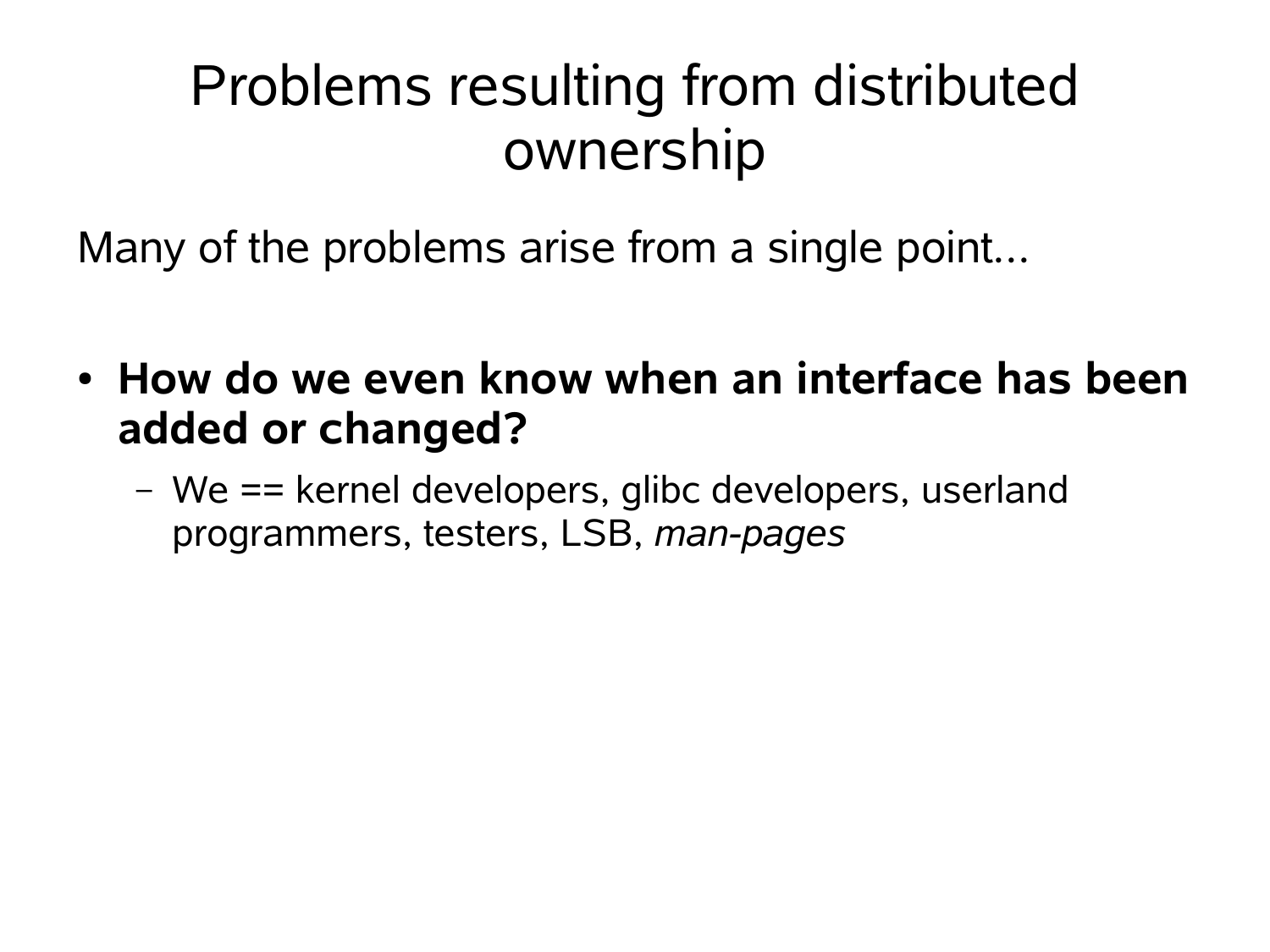Consequences for documentation

- Documentation may be late (i.e., after implementation)
- Poor documentation
	- (esp. if implementer was not involved)
- No documentation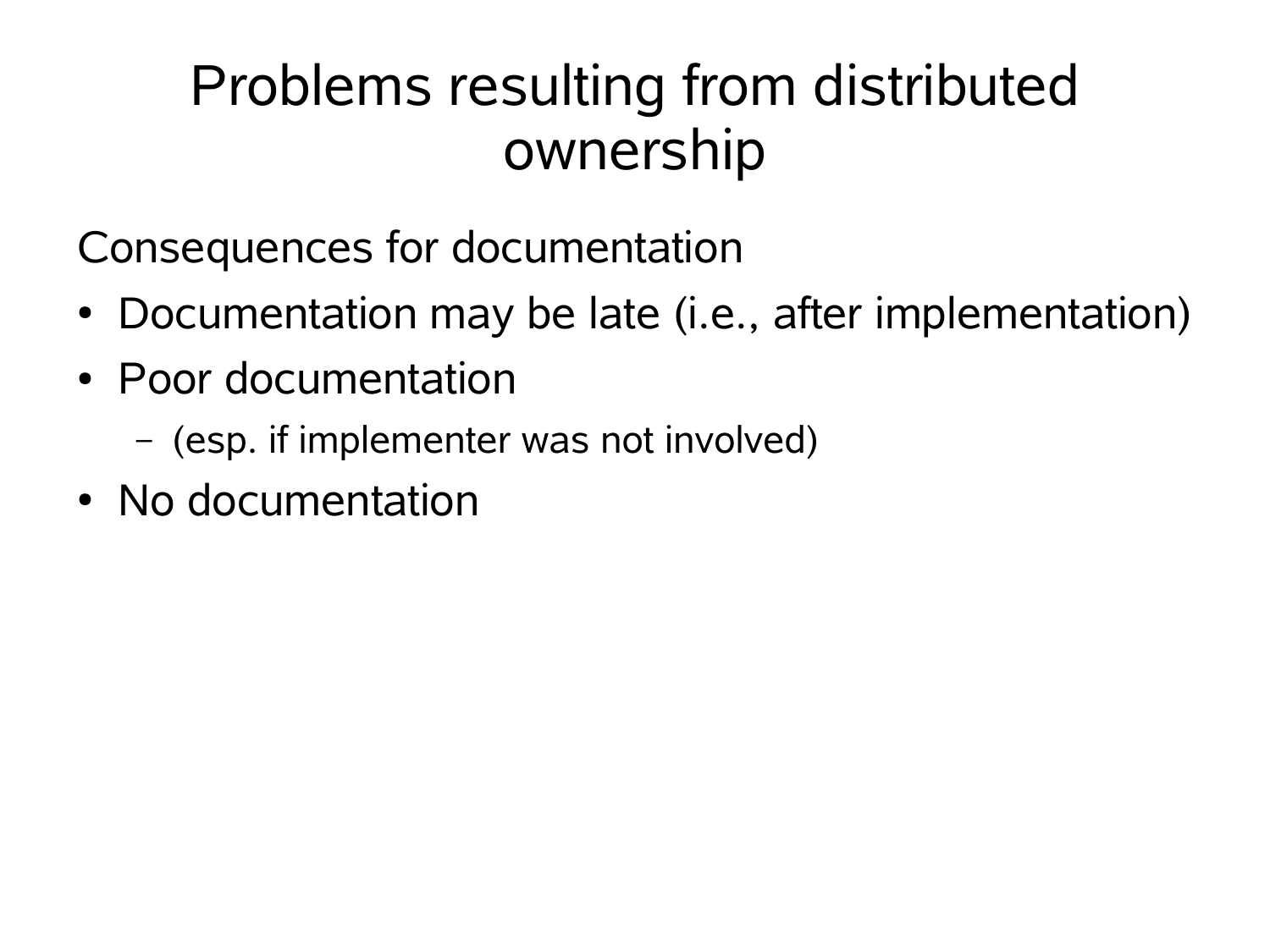Consequences for testing

- Late and insufficient testing
- Insufficient pre-release testing  $\rightarrow$
- many bugs in released interfaces
	- *epoll, timerfd, utimensat(), signalfd()*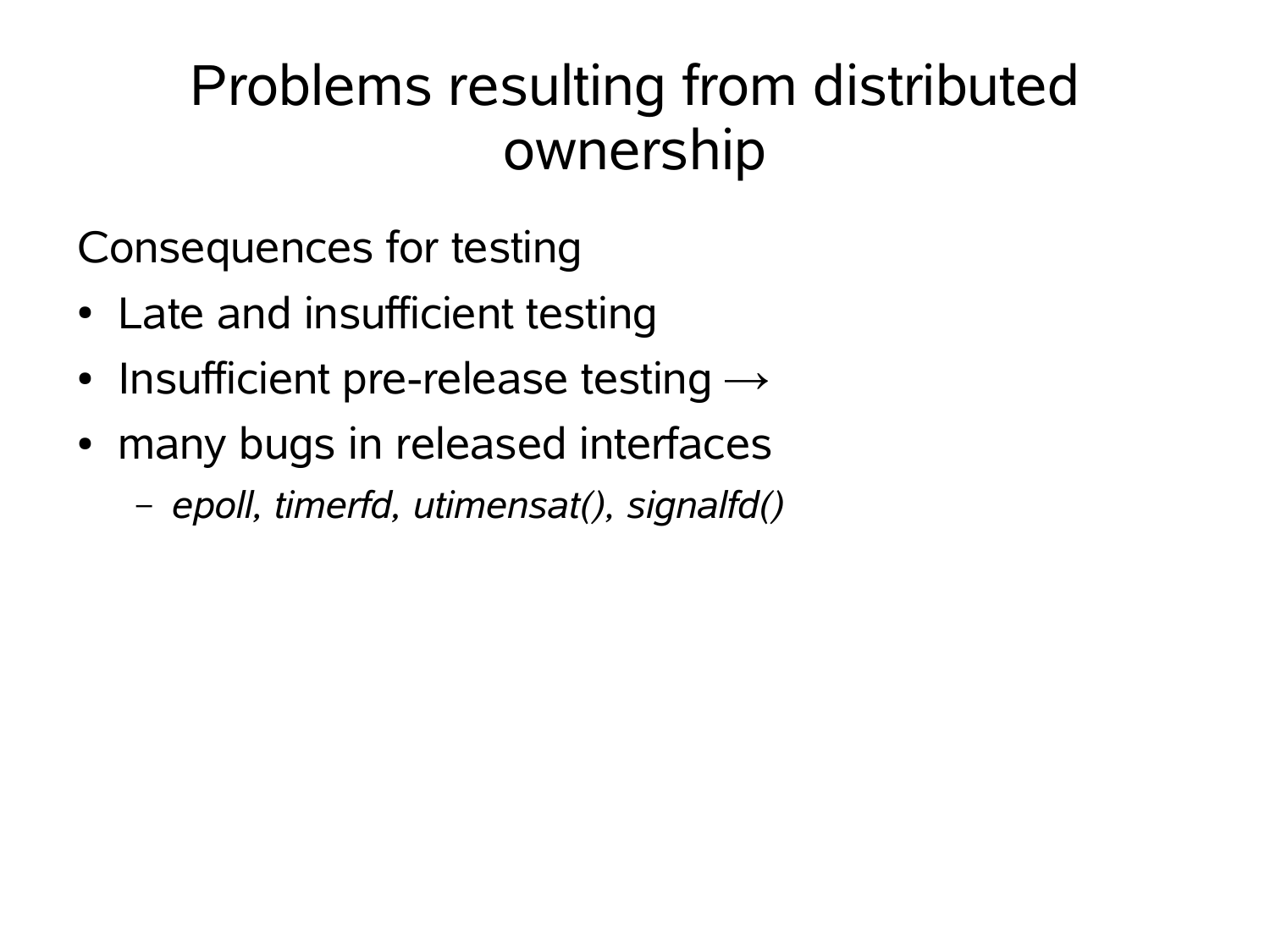Consequences for interface design

- Insufficient design review before release
- Inconsistent interfaces
	- Rounding of args for *mlock()* and *remap\_file\_pages()*
- Poorly designed interfaces
	- Dnotify
- Design mistakes
	- *epoll\_create()* nowadays ignores *size* arg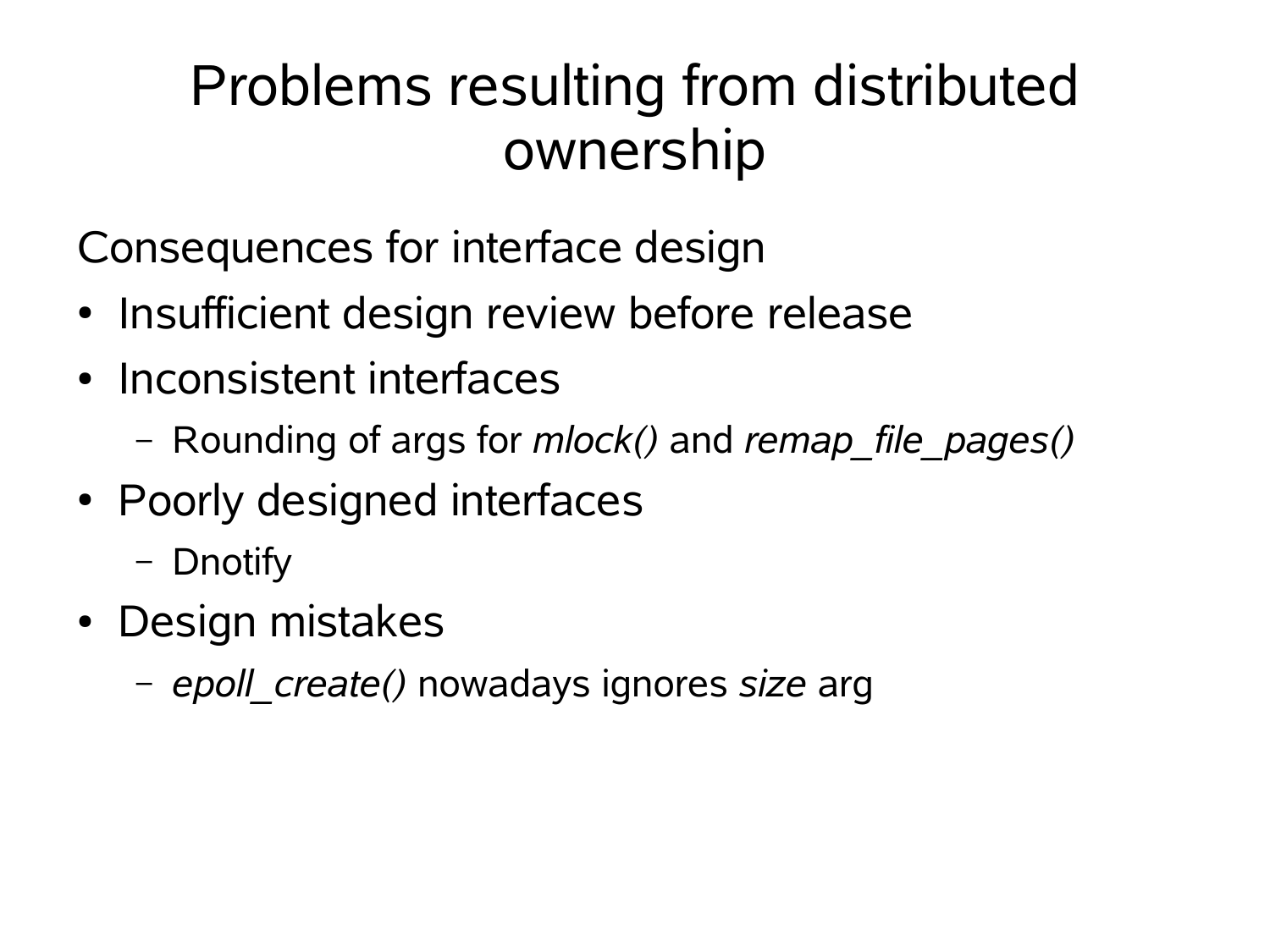- Design mistakes
- Capabilities
- Divide *root* into many distinct pieces

CAP\_AUDIT\_CONTROL CAP\_AUDIT\_WRITE CAP\_CHOWN CAP\_DAC\_OVERRIDE CAP\_DAC\_READ\_SEARCH CAP\_FOWNER CAP\_FSETID CAP\_IPC\_LOCK CAP\_IPC\_OWNER CAP\_KILL CAP\_LEASE CAP\_LINUX\_IMMUTABLE CAP\_MAC\_ADMIN CAP\_MAC\_OVERRIDE CAP\_MKNOD CAP\_NET\_ADMIN CAP\_NET\_BIND\_SERVICE CAP\_NET\_BROADCAST CAP\_NET\_RAW CAP\_SETFCAP CAP\_SETGID CAP\_SETPCAP CAP\_SETUID **CAP\_SYS\_ADMIN** CAP\_SYS\_BOOT CAP\_SYS\_CHROOT CAP\_SYS\_MODULE CAP\_SYS\_NICE CAP\_SYS\_PACCT CAP\_SYS\_PTRACE CAP\_SYS\_RAWIO CAP\_SYS\_RESOURCE CAP\_SYS\_TIME CAP\_SYS\_TTY\_CONFIG

- Great! But which one do I (an implementer) use?
- Ahh! I know!
- CAP SYS ADMIN, the new *root*, 180 uses in 2.6.27-rc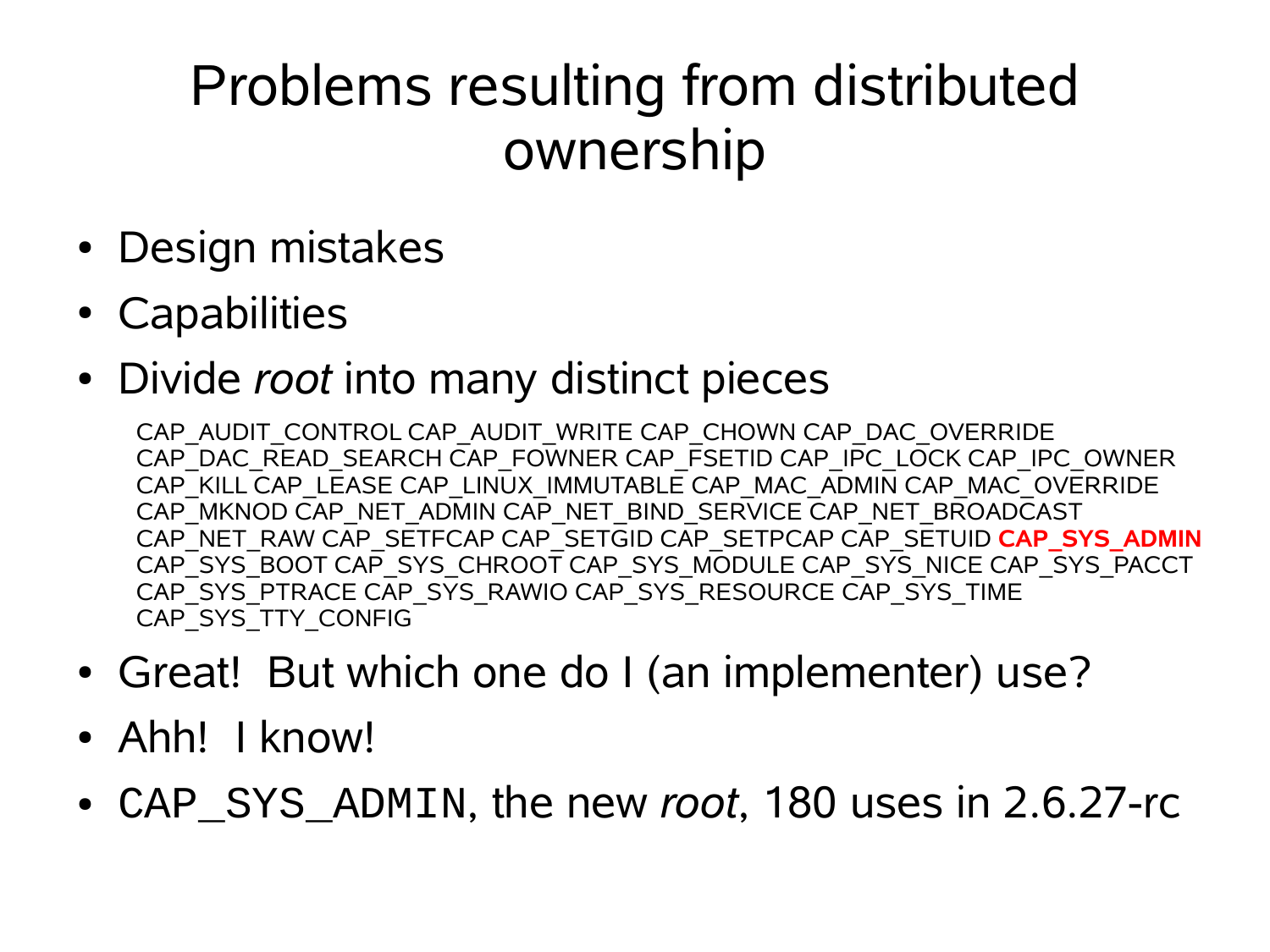## Concluding thoughts

- Interfaces are contracts
- Cast in stone
- We live with them "forever"
- So: need to get them right, at the beginning
- Getting things right:
	- Requires some degree of planning and coordination
	- Probably more than we currently do.
- Linux may be evolution, but intelligent design might sometimes get us there better and faster